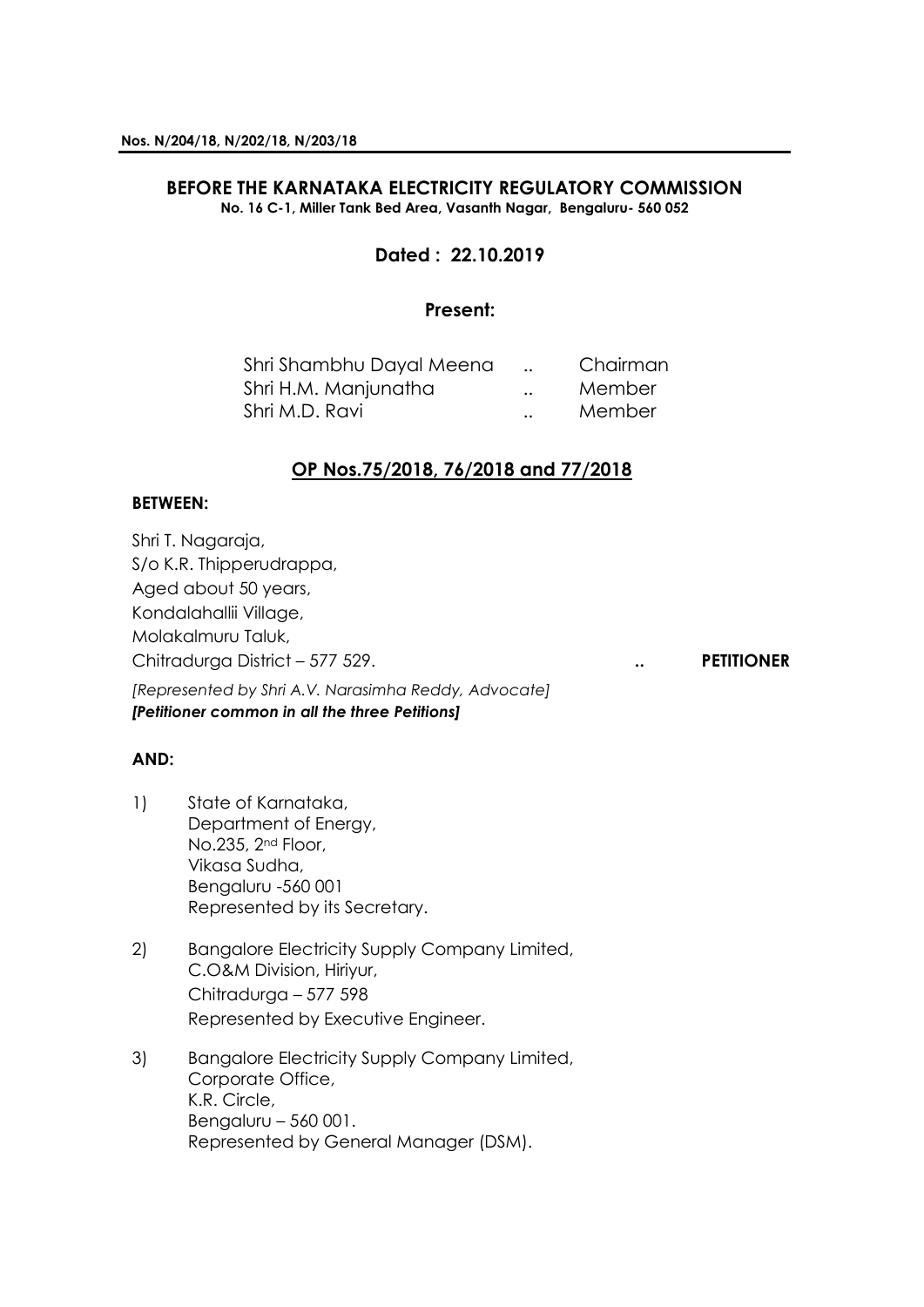4) Bangalore Electricity Supply Company Limited, Corporate Office, K.R. Circle, Bengaluru – 560 001. Represented by Managing Director. .. **RESPONDENTS** *[Respondent-1 – unrepresented,*

**\_\_\_\_\_\_\_\_\_\_\_\_\_\_\_\_\_\_\_\_\_\_\_\_\_\_\_\_\_\_\_\_\_\_\_\_\_\_\_\_\_\_\_\_\_\_\_\_\_\_\_\_\_\_\_\_\_\_\_\_\_\_\_\_\_\_\_\_\_\_\_\_\_\_\_\_\_\_\_\_\_\_\_\_\_\_\_\_\_\_\_\_\_\_\_**

*Respondents-2,3 & 4 represented by Just Law, Advocates] [Respondents common in all the three Petitions]*

**- - - - - -**

### **COMMON ORDERS**

- 1) In the above Petitions, the questions of law and facts involved for our consideration are almost similar. Therefore, this Common Order is passed in all the three Petitions. The contents and Exhibit Numbers of different documents, produced by the parties in all these cases, are also almost similar.
- 2) OP No.75/2018 is filed by the Petitioner under Sections 86(1)(f) of the Electricity Act, 2003, praying to:
	- "(a) Declare that the action of Respondent No.2 Company in terminating the PPA dated 17.12.2015 is illegal;
	- (b) Set-aside the termination notice dated 08.09.2016 and 29.05.2017 at Annexure – A-11 & A-17 respectively;
	- (c) Issue of direction to the Respondents to procure supply from the Petitioner's plant as per PPA dated 17.12.2015;
	- (d) Pass any other Order/s deem fit in the facts and circumstances of this Petition."
- 3) OP No.76/2018 is filed by the Petitioner under Sections 86(1)(f) of the Electricity Act, 2003, praying to: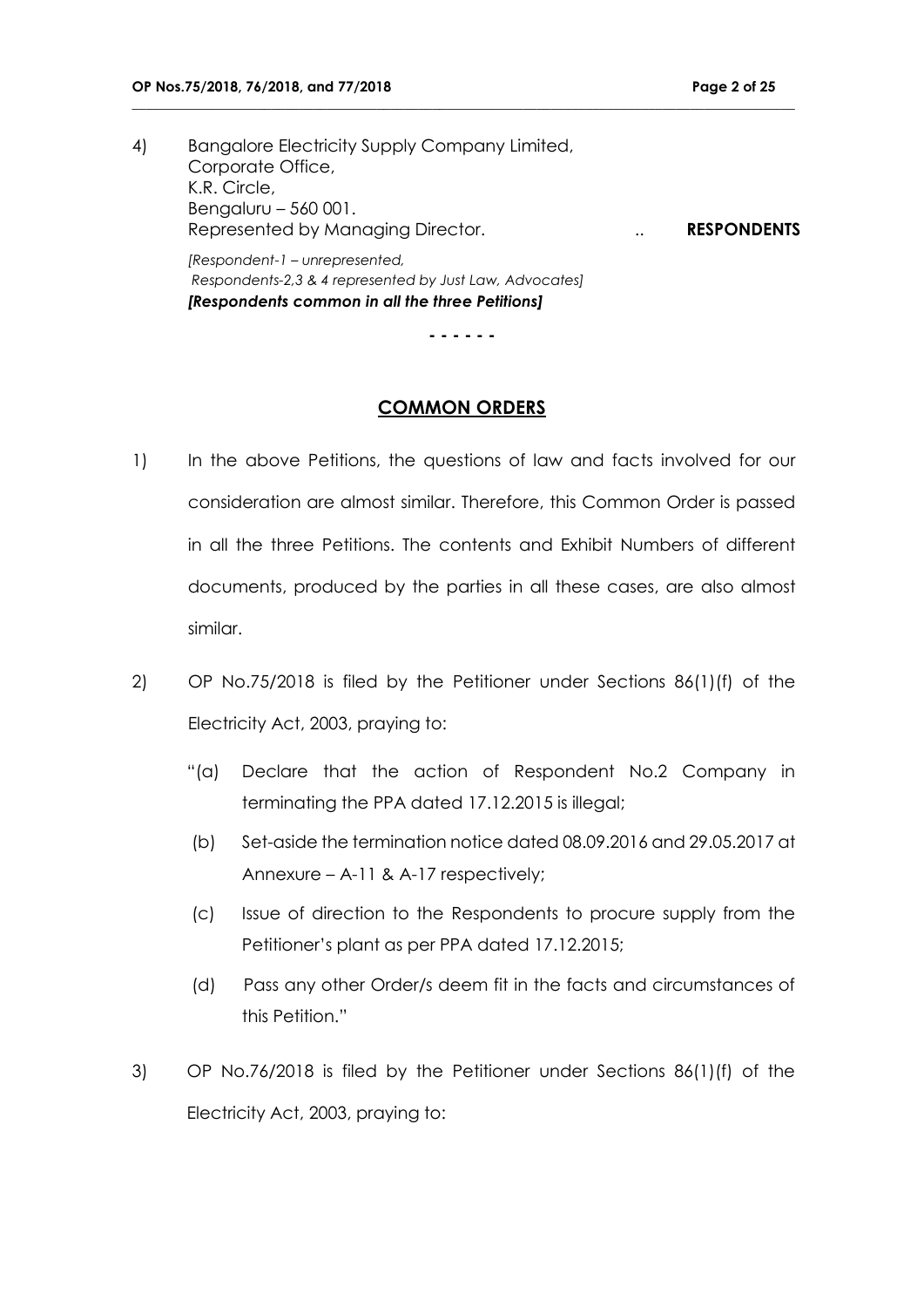"(a) Declare that the action of the Respondents in terminating the PPA dated 17.12.2015 is illegal;

**\_\_\_\_\_\_\_\_\_\_\_\_\_\_\_\_\_\_\_\_\_\_\_\_\_\_\_\_\_\_\_\_\_\_\_\_\_\_\_\_\_\_\_\_\_\_\_\_\_\_\_\_\_\_\_\_\_\_\_\_\_\_\_\_\_\_\_\_\_\_\_\_\_\_\_\_\_\_\_\_\_\_\_\_\_\_\_\_\_\_\_\_\_\_\_**

- (b) Set-aside the termination notice dated 08.09.2016 and 29.05.2017 at Annexure – A-11 & A-17 respectively;
- (c) Issue the directions to the Respondent to procure supply from the Petitioner's SRTPV plant as per PPA dated 17.12.2015;
- (d) Pass any other Order/s deem fit in the facts and circumstances of this Petition."
- 4) OP No.77/2018 is filed by the Petitioner under Sections 86(1)(f) of the Electricity Act, 2003, praying to:
	- "(a) Declare that the action of the Respondents in terminating the PPA dated 17.12.2015 is illegal;
	- (b) Set-aside the termination notice dated 08.09.2016 and 29.05.2017 at Annexure – A-11 & A-17 respectively;
	- (c) Issue the directions to the Respondent to procure supply from the Petitioner's SRTPV as per PPA dated 17.12.2015;
	- (d) Pass any other Order/s deem fit in the facts and circumstances of this Petition."
- 5) (a) Some of the common material facts / events, stated by the Petitioners, may be stated as follows:

This Commission has determined the tariff of Rs.9.56 per unit, by its Order dated 10.10.2013, for the grid connected Megawatt Solar Power Projects and also applied the same tariff to the Solar Roof Top Photo Voltaic (SRTPV) Projects, however, the capacity of the SRTPTV Systems was limited to a maximum of one MW. Subsequently, the Government of Karnataka issued the Solar Policy dated 22.05.2014 for the period, from 2014 to 2021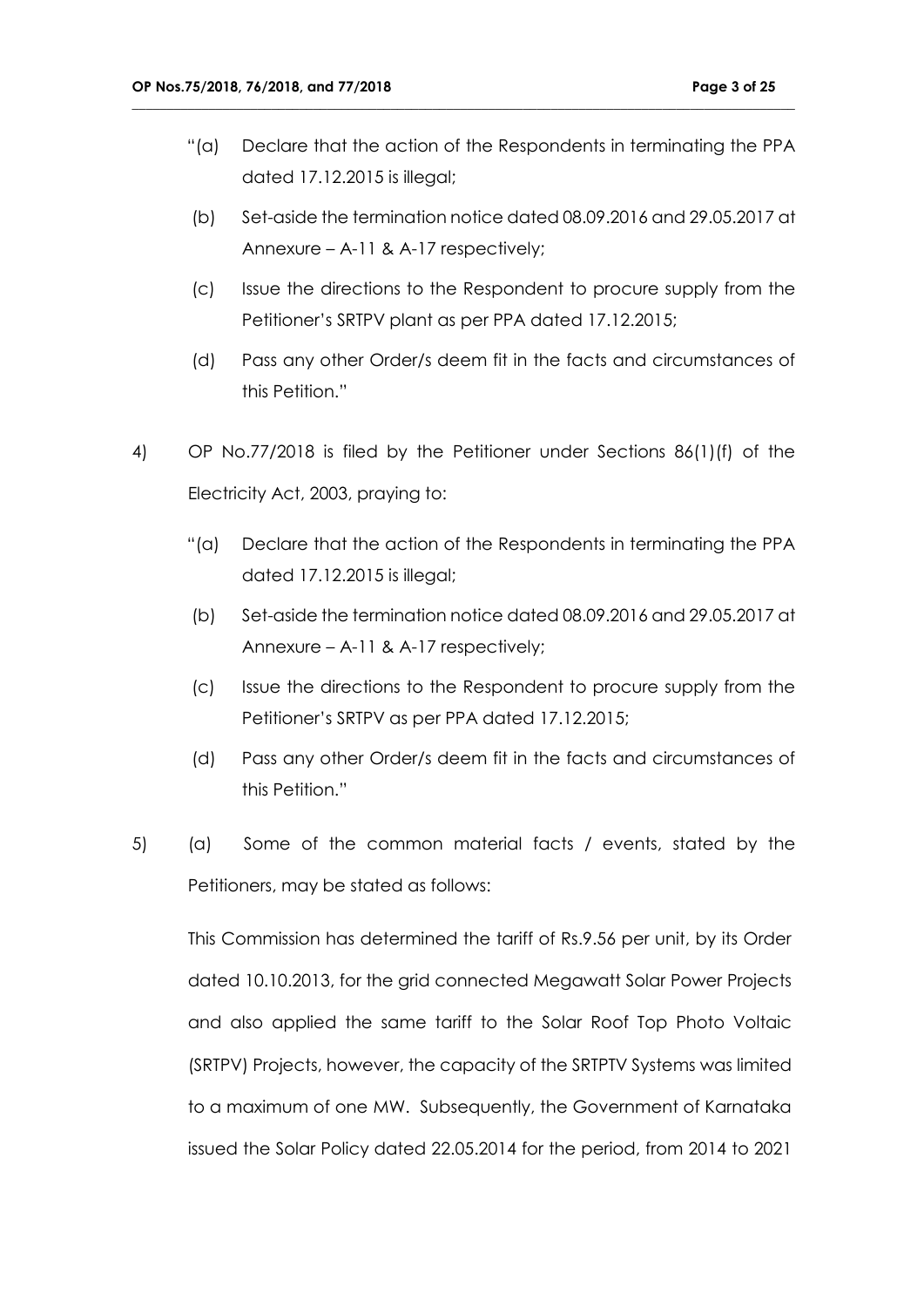and fixed a target for achieving the installation of 400 MW capacity grid connected SRTPV Systems during the said period, apart from fixing different targets for achievement under different Schemes for the development of the Solar Power Projects. Pursuant to it, the Bangalore Electricity Supply Company Limited (BESCOM) (the Respondent herein) launched the SRTPV Scheme on 07.11.2014, to encourage the grid connected SRTPV Systems on the roof tops of the consumers' existing buildings.

**\_\_\_\_\_\_\_\_\_\_\_\_\_\_\_\_\_\_\_\_\_\_\_\_\_\_\_\_\_\_\_\_\_\_\_\_\_\_\_\_\_\_\_\_\_\_\_\_\_\_\_\_\_\_\_\_\_\_\_\_\_\_\_\_\_\_\_\_\_\_\_\_\_\_\_\_\_\_\_\_\_\_\_\_\_\_\_\_\_\_\_\_\_\_\_**

(b) For the purpose of clarity and ready reference, the other common material facts / events, stated by the Petitioners, are detailed below:

| SI.<br>No.     | <b>Description / Event</b>                                                | OP No.<br>75/2018                                | OP No.<br>76/2018 | OP No.<br>77/2018 |
|----------------|---------------------------------------------------------------------------|--------------------------------------------------|-------------------|-------------------|
| 1              | Date of SRTPV<br>application                                              | 31.10.2015                                       | 31.10.2015        | 31.10.2015        |
| $\mathcal{P}$  | Date of PPA                                                               | 17.12.2015                                       | 17.12.2015        | 17.12.2015        |
| 3              | Date of approval of<br>PPA by the Commission                              | 10.02.2016                                       | 10.02.2016        | 10.02.2016        |
| 4              | RR No. and Place                                                          | <b>KLP 363</b>                                   | KL 1224           | KP 82             |
|                |                                                                           | Kondlahalli Village,<br>Molakalmuru Sub-Division |                   |                   |
| 5              | Nature of the existing<br>building                                        | Poultry farm                                     | Poultry farm      | Poultry farm      |
| 6              | Approval for installing<br>SRTPV System, issued by<br>EE, BESCOM, Hiriyur | 15.04.2016                                       | 15.04.2016        | 15.04.2016        |
| $\overline{7}$ | Project Development<br>Agreement with Project<br>Developer                | 07.05.2016                                       | 07.05.2016        | 07.05.2016        |
| 8              | MoU entered into with<br>Project Developer                                | 11.05.2016                                       | 11.05.2016        | 11.05.2016        |
| 9              | Date of cancellation of<br><b>PPA</b>                                     | 08.09.2016                                       | 08.09.2016        | 08.09.2016        |
| 10             | WP filed by the<br>Petitioner                                             | 51460/2016                                       | 51460/2016        | 51460/2016        |
| 11             | Date of Interim Order in<br>the WP.                                       | 27.09.2016                                       | 27.09.2016        | 27.09.2016        |

(c) The Petitioner in the above cases, claiming to be eligible for installation of the SRTPV Systems on their existing buildings, entered into Power Purchase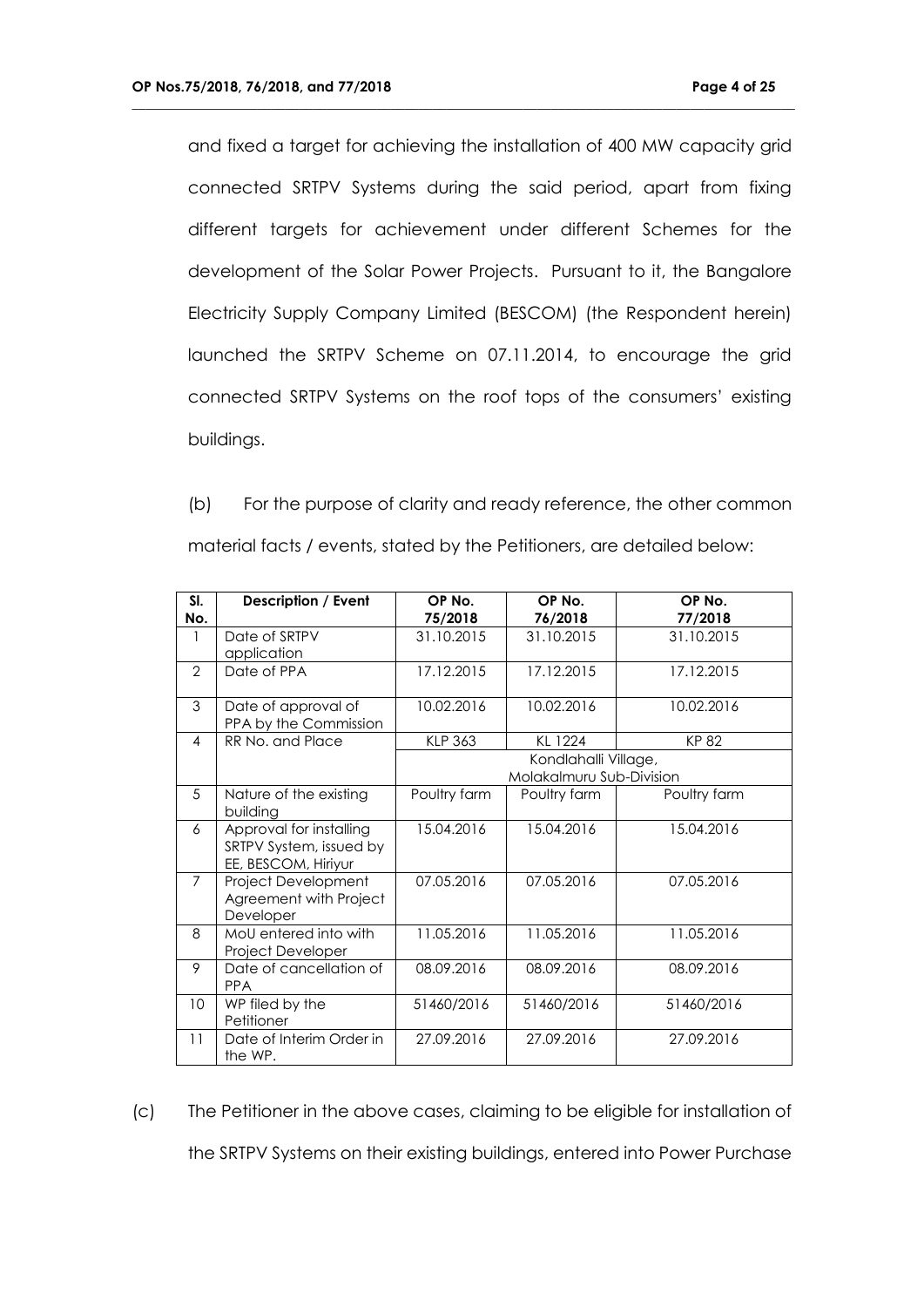Agreements (PPAs), for installation of one MW capacity SRTPV Systems on their existing buildings. The Petitioner entered into the Project Development Agreements dated 07.05.2016 with the Developer, viz., M/s. TECSO Pvt. Ltd., Vadodara – 391110 Gujarat, for establishment of the SRTPV Systems. He also entered into MoUs dated 11.05.2016 with the Project Developer. Further, the Petitioner applied for construction of the 11 kV Line for evacuation of power from the SRTPV Systems to the Sub-Station. The Petitioner contended that, although he had completed the installation of the SRTPV Systems, the Executive Engineer (Ele), C, O&M Division, BECOM, Hiriyur (hereinafter referred to as the EE, BESCOM, Hiriyur), issued the Official Memoranda (OMs) dated 08.09.2016, cancelling all the PPAs, without any valid ground and without issuing any prior Notice.

- (d) As against the OMs dated 08.09.2016 cancelling the PPAs, the Petitioner preferred Writ Petitions (WPs) before the Hon'ble High Court of Karnataka at Bengaluru. The Petitioner obtained the Interim Order on 27.09.2016, staying the operation of the OMs dated 08.09.2016 and further directing the Respondents to continue the PPAs dated 17.12.2015.
- (e) The WP was allowed on 16.03.2017, setting aside the OMs dated 08.09.2016 and directing the concerned Officer of the Respondent (BESCOM) to issue Show Cause Notices to the Petitioner, for the alleged contravention and to pass Orders after obtaining replies of the Petitioner. Accordingly, Show Cause Notices dated 13.04.2017 were issued. After receipt of the replies from the Petitioner, the EE, BESCOM, Hiriyur, issued separate Order dated 29.05.2017, holding that the replies were not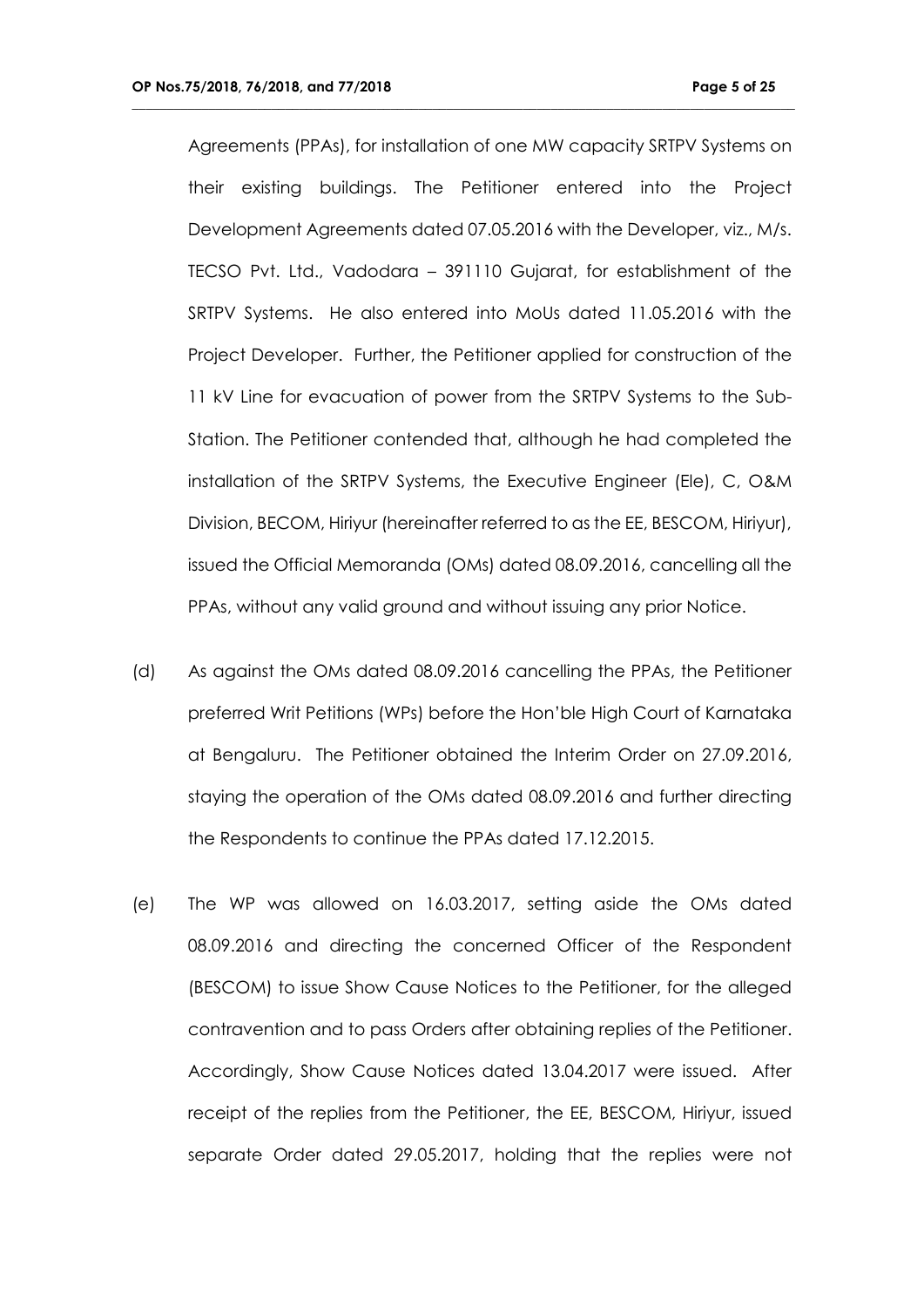acceptable and the PPAs dated 17.12.2015, executed by the Petitioner, stood cancelled.

- (f) After obtaining the Interim Orders of Stay, staying the operation of the OMs dated 08.09.2016 and directing to continue the PPAs dated 17.12.2015, the Petitioner approached the Chief Electrical Inspector to Government (CEIG), for obtaining approvals of the drawings. The CEIG, under letter dated 15.05.2017 (ANNEXURE- A-20), in respect of the SRTPV Systems of the Petitioner. The CEIG asked further clarification from the EE, BESCOM, Hiriyur, regarding the action taken on the directions issued in the Writ Petition. As already noted, the EE, BESCOM, Hiriyur, had cancelled the PPAs, again, on 29.05.2017.
- (g) Though the Petitioners have not specifically stated regarding the Order dated 07.11.2017, passed by this Commission *"in the matter of: Tariff Order*  for SRTPV Plants violating the norms specified for implementation of the *SRTPV Plants"*, we may take note of it, for understanding the further events stated by the Petitioner. Under this Order, the Commission had granted certain reliefs to the consumers of SRTPV Systems, who had entered into PPAs under the Generic Tariff Orders dated 10.10.2013 and 02.05.2016, and in which the PPAs had been cancelled due to delay in commissioning of the Projects and for other reasons.
- (h) Subsequent to passing of the above-said Order dated 07.11.2017, the Petitioner approached the Managing Director of the Respondent (BESCOM), with the letters, during the last week of November, 2017, requesting for synchronization of the SRTPV Systems and also to take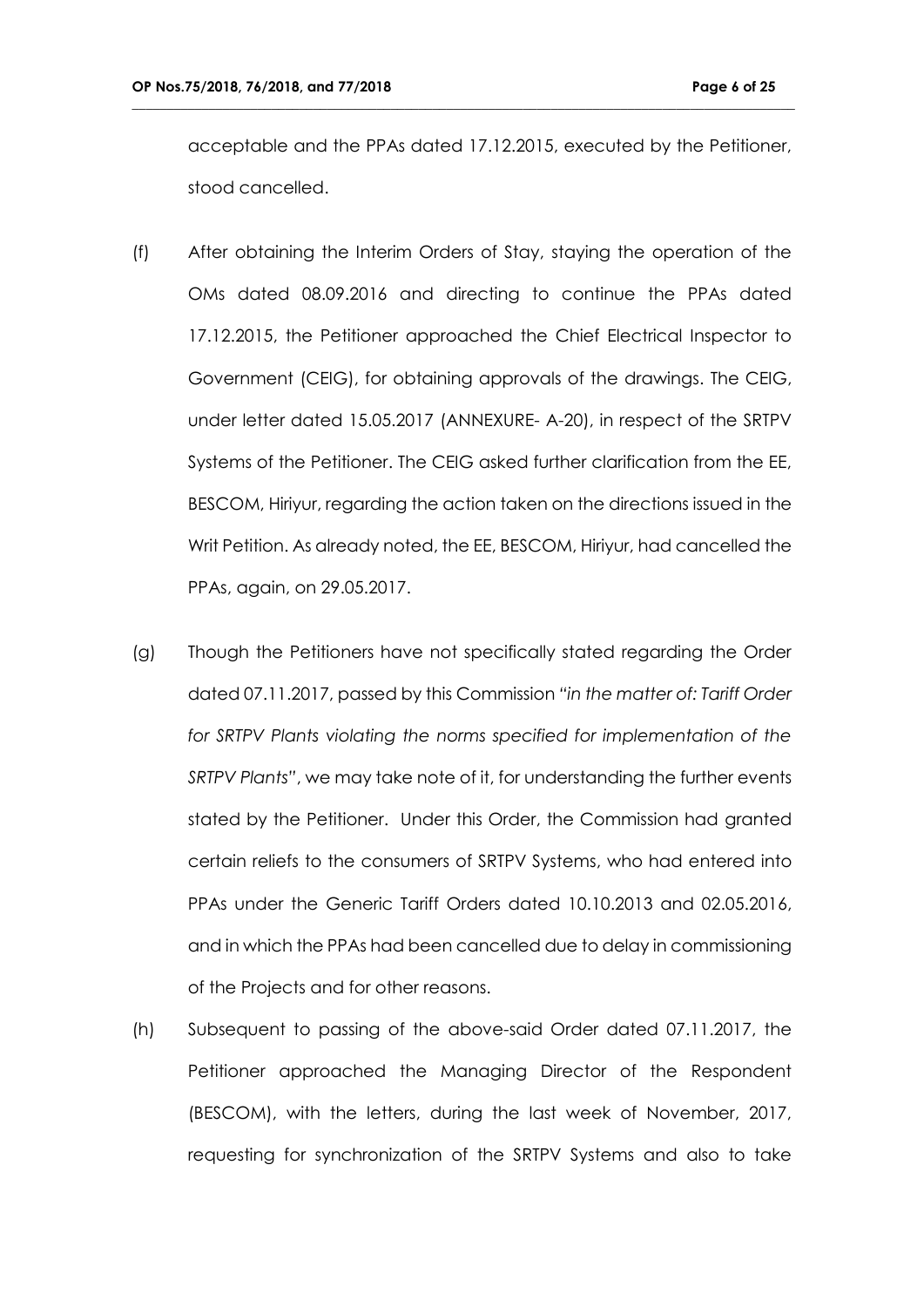suitable steps for the revival of the PPAs. In pursuance of such requests, the SRTPV Systems of the Petitioner were synchronized, after entering into fresh PPAs dated 15.12.2017, at the tariff of Rs.5.20 per unit. The Petitioner obtained the approval of electrical installations pertaining to the SRTPV Systems from the CEIG, under letters dated 28.12.2017 (ANNEXURE-A-29).

- (i) These fresh PPAs, with the tariff of Rs.5.20 per unit, were submitted before this Commission for approval. This Commission approved these PPAs, subject to modification of the tariff, at the rate of Rs.3.57 per unit and directed to enter into the modified PPAs. Accordingly, the Petitioner has entered into the modified PPAs dated 30.12.2017, agreeing to supply the Solar energy at the tariff of Rs.3.57 per unit.
- (j) The SRTPV Systems of the Petitioner were commissioned on 30.12.2017.
- (k) The Petitioner has filed the present Petitions, before this Commission on 29.8.2018.
- 8) The Petitioners have urged the following grounds in support of the reliefs sought for by them:
- (a) Time was not the essential factor for completing the installation of the SRTPV System. The PPA does not contain any term, fixing the time, within which the installation works of the SRTPV System were to be completed. Even imposition of 180 days' time for completion of the works, as per the approval dated 15.04.2016, issued by the EE, BESCOM, Hiriyur, is invalid. The BESCOM's Circular dated 17.11.2015, allowing the extension of time for commissioning of the SRTPV System, on payment of certain amount,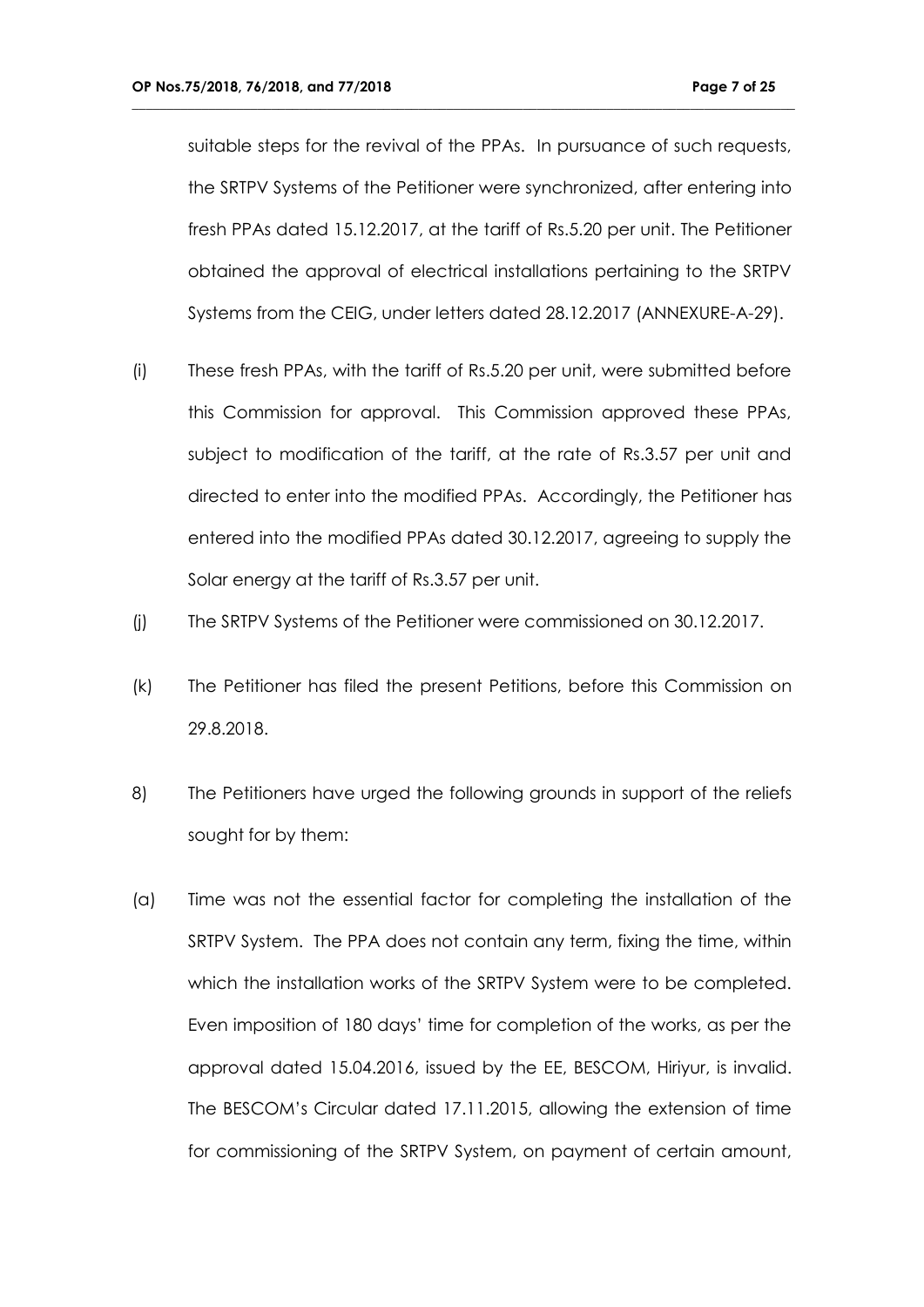would show that time was not essence for commissioning the SRTPV System.

- (b) The Petitioner has competed the works of the SRTPV Systems within the time stipulated and there was no delay in completing the works, as per the approval for installation, dated 15.04.2016. The EE, BESCOM, Hiriyur, has cancelled the PPAs, as per the OM dated 08.09.2016 much earlier to the time allowed for completion of the works of the SRTPV Systems.
- (c) The cancellation of the PPAs is illegal and arbitrary. None of the officials of the Respondent (BESCOM) had actually visited the spot and inspected the SRTPV Systems. The officials of the Respondent (BESCOM) themselves had given the Feasibility Report and had found that the space on the roof top was sufficient. There was no extension of the existing buildings or construction of new buildings, for installation of the SRTPV Systems.
- (d) The grounds stated in the Show Cause Notices dated 13.04.2017, for cancellation of the PPAs, were baseless.
- (e) Therefore, the Petitioner has prayed for allowing the Petitions.
- 9) Upon Notice, the Respondents have appeared through their counsel. The 1st Respondent-State of Karnataka has not filed any written objections. The Respondents 2 to 4 (BESCOM and its officials) have filed a common Statement of Objections in all the three Petitions. The execution of the PPAs, the exchange of several correspondences between the parties and filing of the Writ Petitions by the Petitioner and the subsequent events, are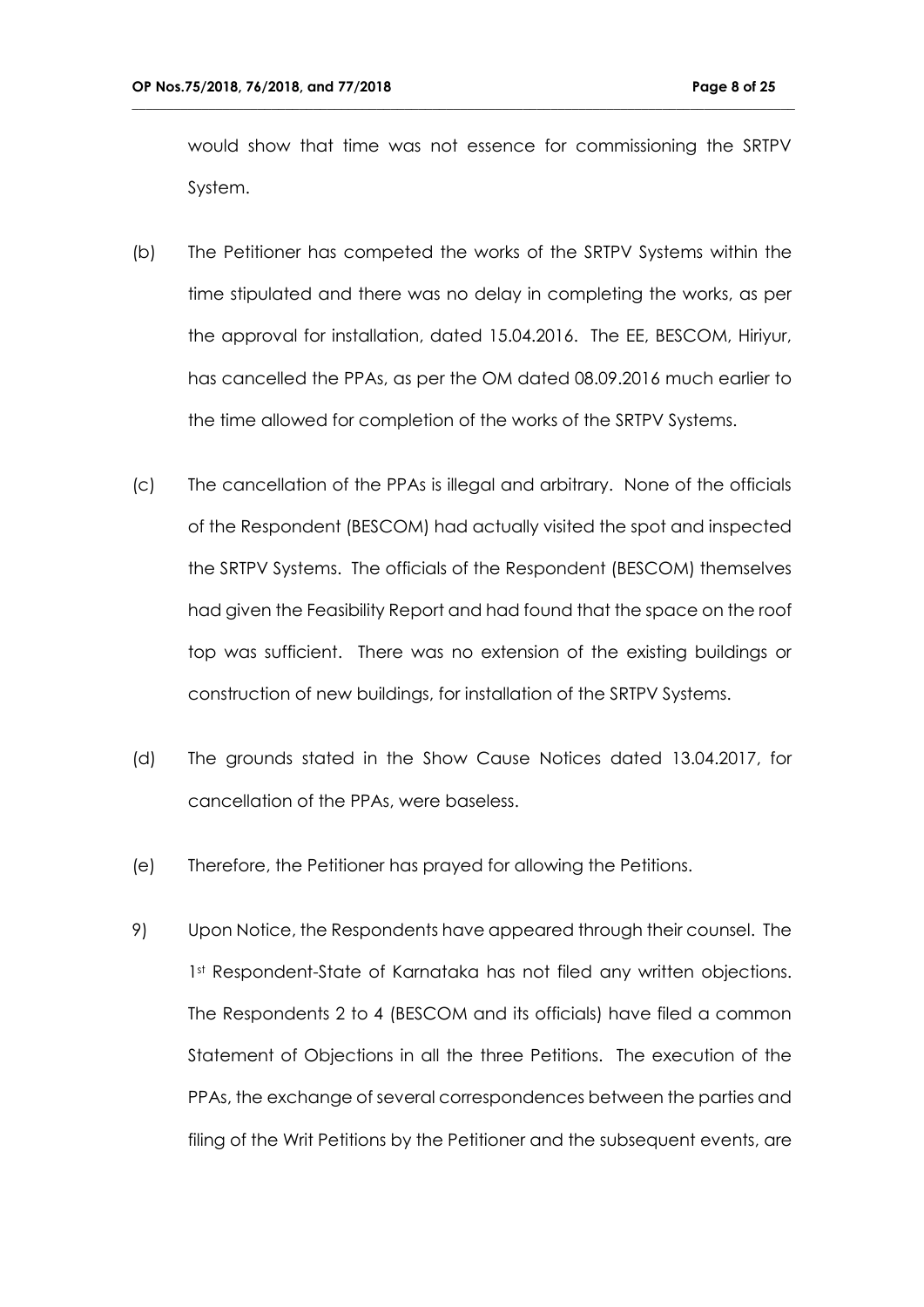not disputed by the Respondents 2 to 4. The defence taken in all the cases is almost similar, the gist of which may be stated as follows:

- (a) That, on 24.08.2016 and 25.8.2016, the officials of the BESCOM conducted an inspection of the proposed SRTPV Systems of the Petitioner and it was observed during inspection that there were several violations, viz.:
	- (i) That, the SRTPV Systems, or a part thereof, were intended to be installed on the roof tops of the buildings under construction or on the newly extended portion of the existing buildings;
	- (ii) That, the work of installation of the SRTPV Systems had not yet commenced, as on the date of inspection;
	- (iii) That, the Licences obtained in respect of certain buildings were limited to the approved activities only, but they were not holding good for installation of the SRTPV Systems; and,
- (b) That, as per the Order dated 07.11.2017, passed by this Commission, the Petitioner is entitled to Rs.3.57 per unit for the energy supplied, but not for any other higher tariff.
- (c) They have denied the adverse allegations made against them. They have contended that, the SRTPV Systems should have been completed and synchronized, within 180 days from the date of execution of the PPAs.
- (d) For the above reasons, the Respondents have prayed for dismissal of the Petitions.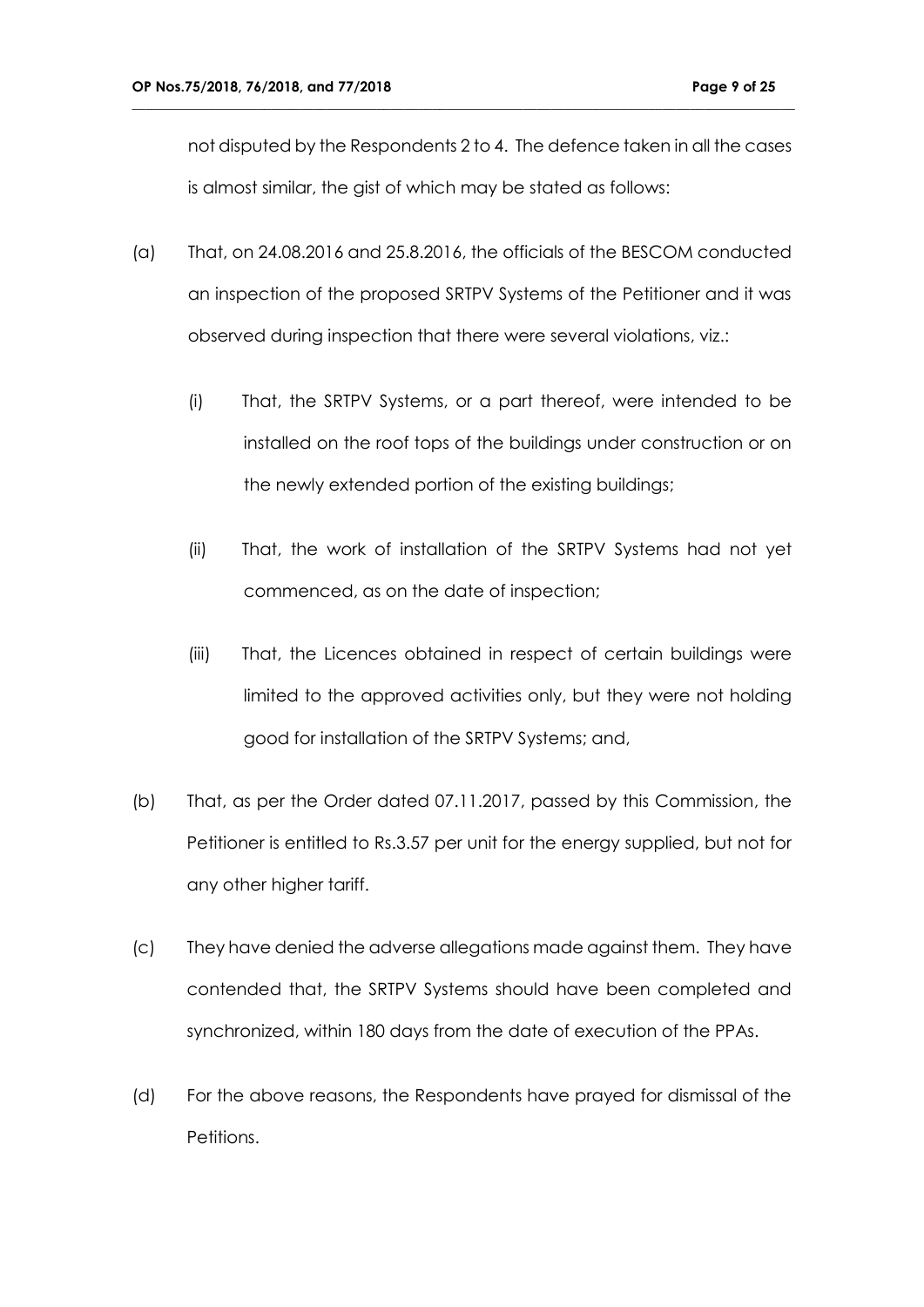10) The Petitioner has filed Rejoinders in all these Petitions, denying the contraventions, alleged against him, by the Respondents.

- 11) We have heard the learned counsel for the parties. The following issues would arise for our consideration:
	- (1) Whether time was not the essential factor for completion of the works of the SRTPV Systems, in these cases, as claimed by the Petitioner?
	- (2) Whether the works of the SRTPV Systems were completed, or could have been completed, within the stipulated period, for commissioning of the said Systems?
	- (3) Whether the Respondents have made out sufficient grounds for cancellation of the PPAs dated 17.12.2015, executed by the Petitioner?
	- (4) Whether the Petitioner is entitled for any relief(s)? If so, to what relief(s)?
	- (5) What Order?
- 12) After considering the submissions of the parties and the material on record, our findings on the above issues are as follows:
- 13) **ISSUE No.(1):** *Whether time was not the essential factor for completion of the works of the SRTPV Systems, in these cases, as claimed by the Petitioner?*
- (a) The Petitioner has contended that, time was not the essential factor for completion of the works of the SRTPV Systems. He has relied upon the fact that, the PPAs do not contain any specific clause stipulating the time,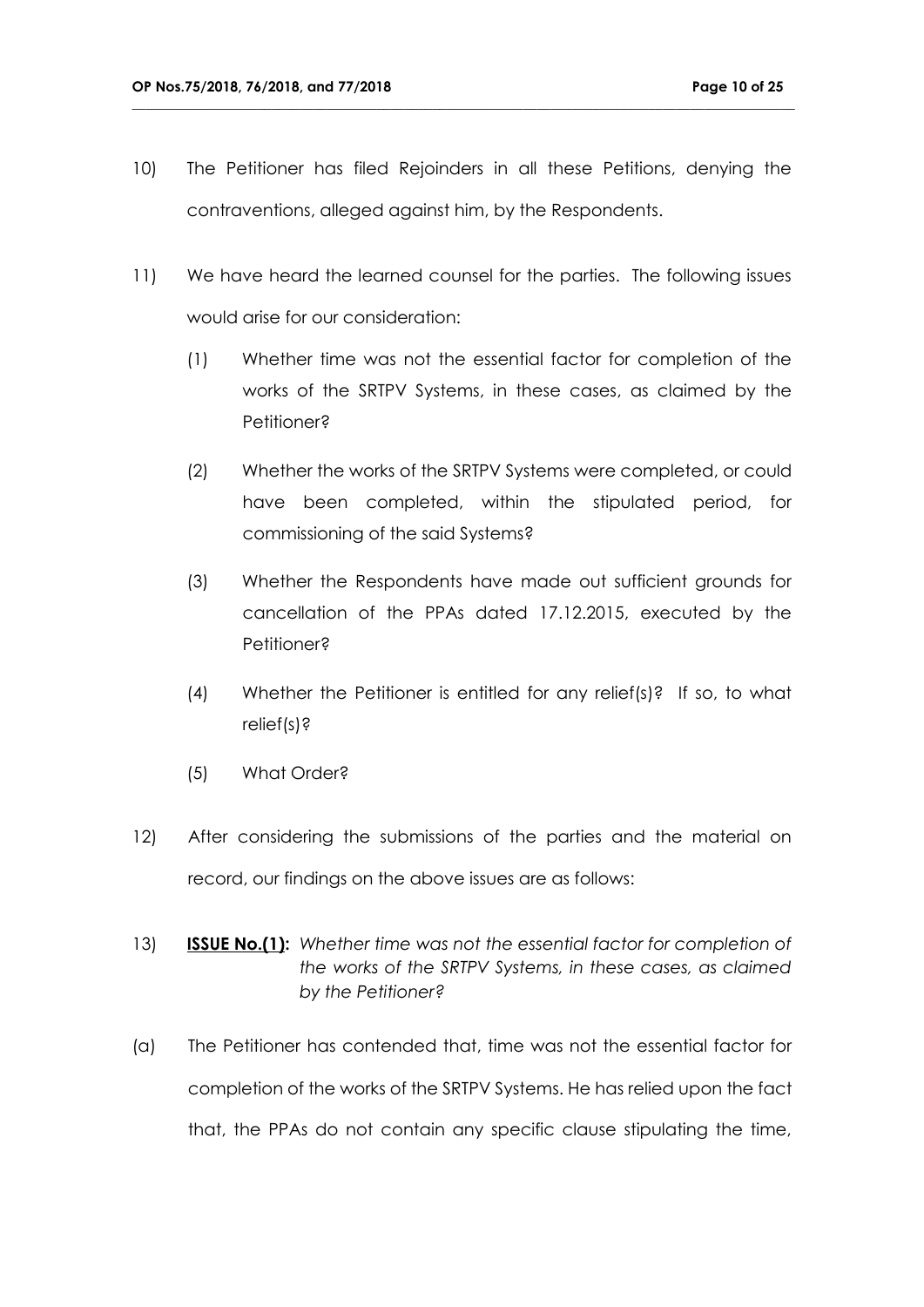within which the SRTPV Systems are to be completed. Therefore, he has further contended that, imposition of any time limit, by way of any letter or direction by the Respondent (BESCOM) alone, would not be valid and not binding on the Petitioner. He has also relied upon the Respondent (BESCOM)'s Circular dated 17.11.2015, which allowed for extension of time, upto a maximum of twelve months, after the expiry of the initial 180 days, for completion of the works of the SRTPV Systems, on payment of certain charges.

**\_\_\_\_\_\_\_\_\_\_\_\_\_\_\_\_\_\_\_\_\_\_\_\_\_\_\_\_\_\_\_\_\_\_\_\_\_\_\_\_\_\_\_\_\_\_\_\_\_\_\_\_\_\_\_\_\_\_\_\_\_\_\_\_\_\_\_\_\_\_\_\_\_\_\_\_\_\_\_\_\_\_\_\_\_\_\_\_\_\_\_\_\_\_\_**

(b) Though the above contention of the Petitioner appears to be attractive, the same is not acceptable and correct, for the reasons narrated below:

(i) The PPA cannot be read in isolation of the Guidelines issued for installing the SRTPV Systems. Both parties have not produced a complete set of the Guidelines issued by the Respondent (BESCOM) regarding installation of the SRTPV Systems. The complete set of the Guidelines consists of Formats 1 to 17. The Guidelines relating to the consumers is at Format-16 and Guidelines relating to the BESCOM Officers is at Format-17. The standard Format of the PPA, approved by this Commission, is at Format-12. Formats 1 to 8 relate to the various stages, from filing of the application till synchronization of the SRTPV Systems. As per these guidelines, a detailed procedure was set out for establishing the SRTPV Systems, which included filing of an application - on line or off line, paying the requisite registration fees, scanning of applications, revenue verification and submission of technical feasibility report, obtaining of approval for installing the SRTPV System in Format No.5 for LT installations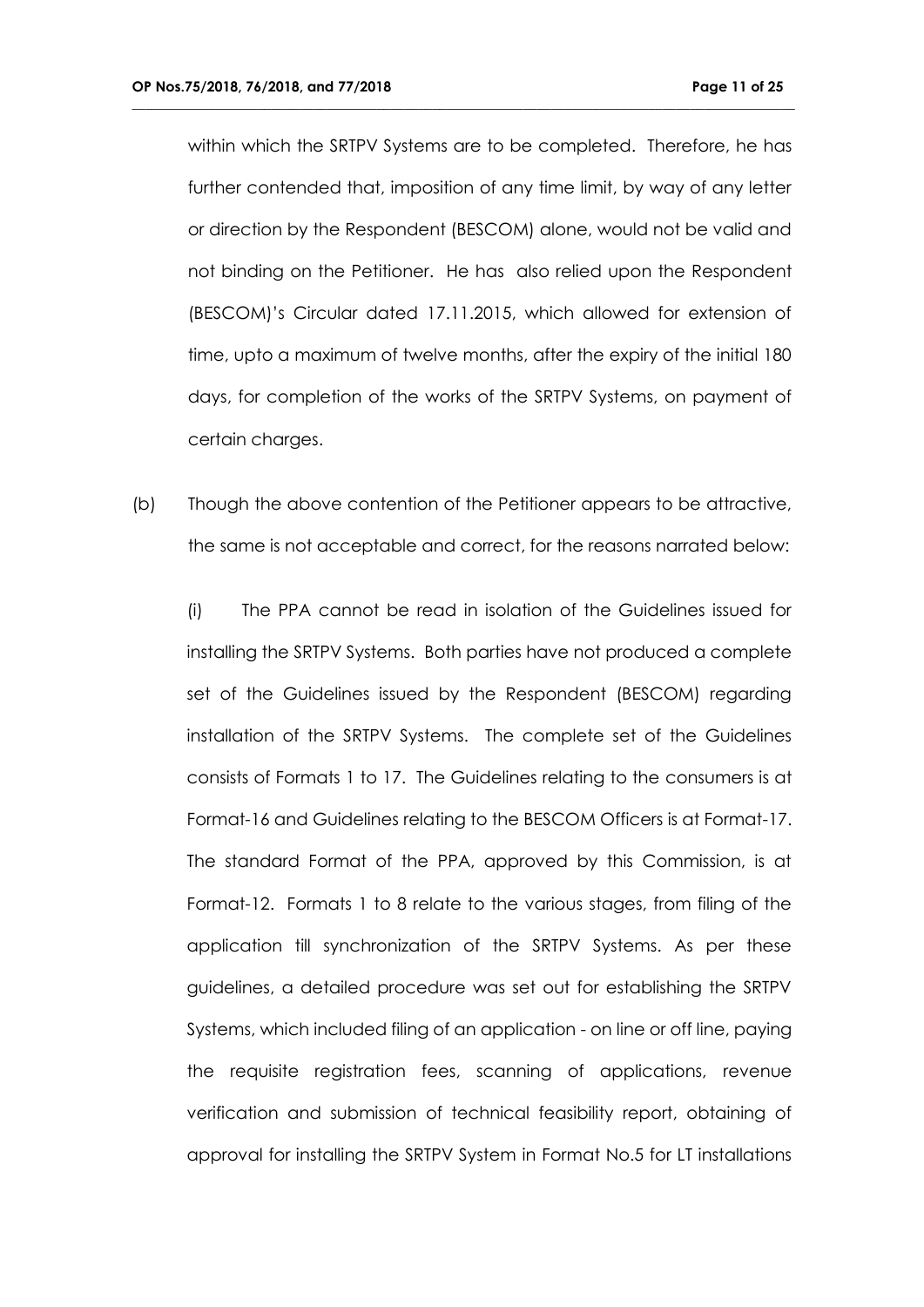up to 50 kWp and in Format No.6 for HT installations of above 50 kWp, submission of Work Completion Report in Format No.7, along with all the necessary documents and thereafter, the inspection of safety procedure by the Assistant Executive Engineer, BESCOM or the Chief Electrical Inspector, as the case may be. Therefore, it is clear that, after filing the application for installing the SRTPV System, a Technical Feasibility Report is essential and thereafter, approval for installing the SRTPV System would be issued in Format-5 or Format-6, as the case may be. These Formats specifically contain a term that the SRTPV System should be completed within 180 days from the date of issuance of such Format-5 or Format-6, as the case may be, in default, the approval given for installation of the SRTPV System would stand cancelled. The stage of execution of the PPA would arise subsequent to the issuance of the Technical Feasibility Report. If the Project is not technically feasible, there is no question of proceeding further;

**\_\_\_\_\_\_\_\_\_\_\_\_\_\_\_\_\_\_\_\_\_\_\_\_\_\_\_\_\_\_\_\_\_\_\_\_\_\_\_\_\_\_\_\_\_\_\_\_\_\_\_\_\_\_\_\_\_\_\_\_\_\_\_\_\_\_\_\_\_\_\_\_\_\_\_\_\_\_\_\_\_\_\_\_\_\_\_\_\_\_\_\_\_\_\_**

(ii) The Respondent (BESCOM) had submitted the draft Guidelines to this Commission, for approval, vide its letter bearing No.BESCOM/BC-51/3584/2013-14/661-65, dated 31.07.2014. The draft standard PPA was one of the Formats included in the draft Guidelines, submitted to the Commission. After scrutiny of the Guidelines, including the draft standard PPA, this Commission, in principle, approved the draft Guidelines with certain modifications and intimated that the draft standard PPA for the installation of the SRTPV systems would be sent, after finalization. The Commission also suggested to incorporate the timelines for grant of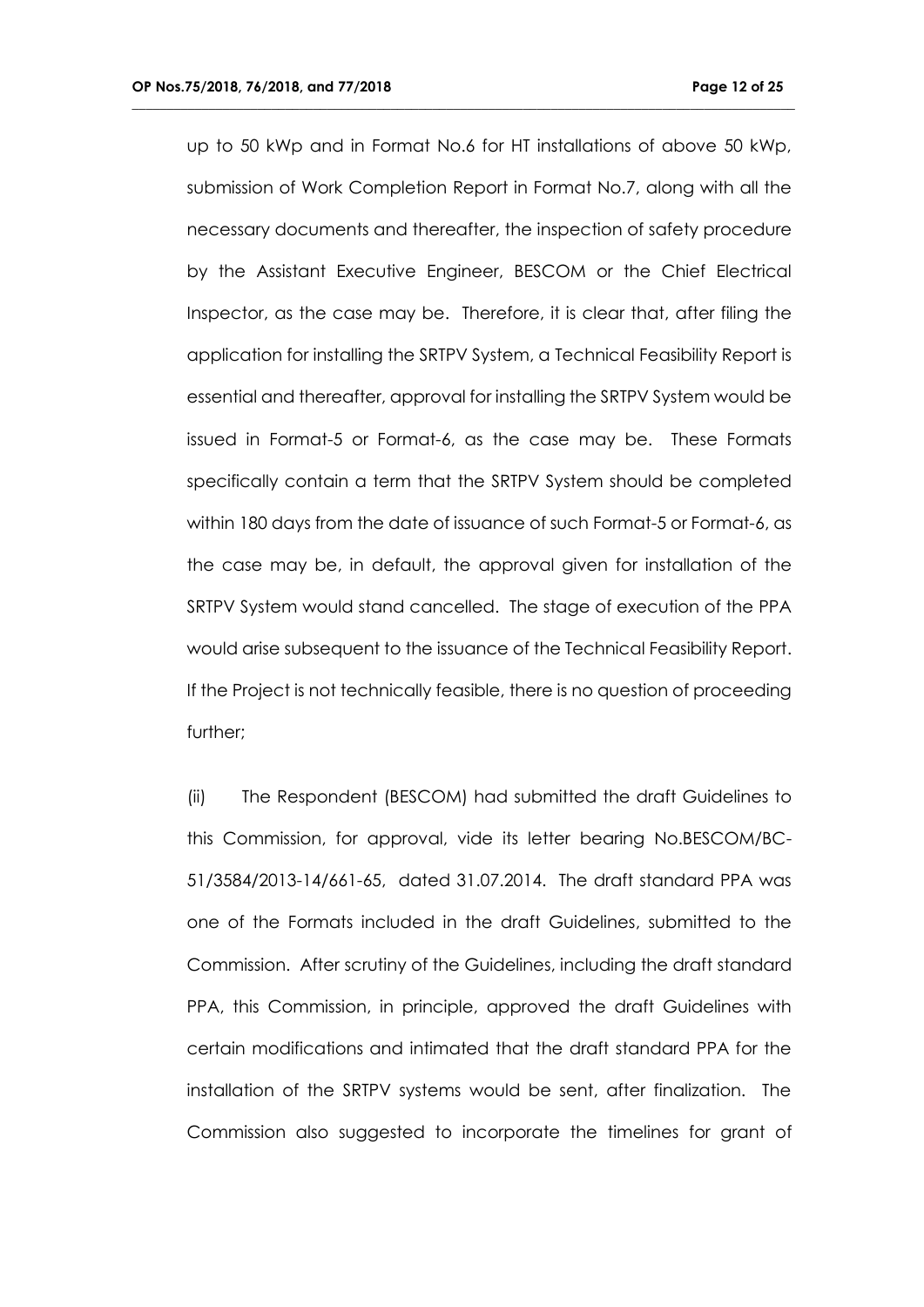different approvals in the Guidelines, so as to ensure the speedy implementation of the SRTPV Systems. The in-principle approval was sent by this Commission, by letter bearing No.S/03/1/892, dated 27.08.2014. Later, the draft standard PPA was finalized and sent to the BESCOM by the Commission.

**\_\_\_\_\_\_\_\_\_\_\_\_\_\_\_\_\_\_\_\_\_\_\_\_\_\_\_\_\_\_\_\_\_\_\_\_\_\_\_\_\_\_\_\_\_\_\_\_\_\_\_\_\_\_\_\_\_\_\_\_\_\_\_\_\_\_\_\_\_\_\_\_\_\_\_\_\_\_\_\_\_\_\_\_\_\_\_\_\_\_\_\_\_\_\_**

(iii) The above facts would clearly indicate that, the standard PPA is a part of the Guidelines for installation of the SRTPV Systems and it should be read along with the timelines prescribed in the other Formats. The Petitioners, as well as all other applicants who applied for approval for installing the SRTPV Systems, were aware of the existence of the Guidelines and its contents. The Respondent (BESCOM) had published the said Guidelines on its Website, which is still available there. The above facts would clearly indicate that, the standard format of the PPA only supplements the Guidelines, therefore, it should be read along with the other terms and conditions contained in the Guidelines, elsewhere.

(iv) This Commission, by its Order dated 02.05.2016, had determined the generic tariff for the SRTPV Systems. The said Generic Tariff Order makes it clear that, the PPA entered into with a tariff determined under the Generic Tariff Order dated 10.10.2013, in respect of the SRTPV System, would be governed by the lesser tariff, as determined in the Generic Tariff Order dated 02.05.2016, in case the SRTPV System was not commissioned within the stipulated time, and further that, there should not be any extension of time for commissioning the same, after the Effective Date of the said Order. Therefore, subsequent to the generic Tariff Order dated 02.05.2016,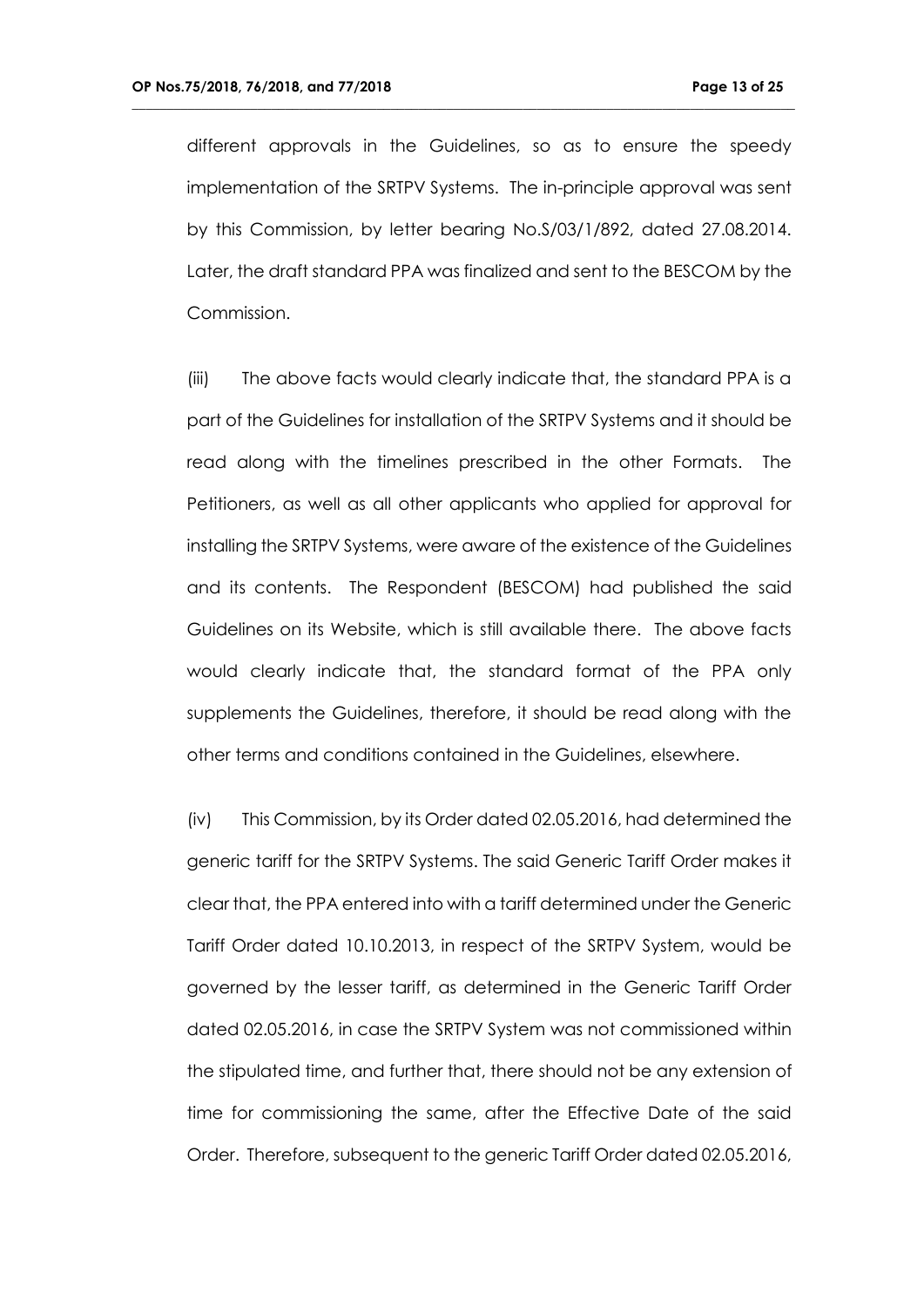for any delay in commissioning of the SRTPV Systems, there cannot be any extension of time, for any reason, for commissioning of the said System and it should be governed by the lesser tariff.

**\_\_\_\_\_\_\_\_\_\_\_\_\_\_\_\_\_\_\_\_\_\_\_\_\_\_\_\_\_\_\_\_\_\_\_\_\_\_\_\_\_\_\_\_\_\_\_\_\_\_\_\_\_\_\_\_\_\_\_\_\_\_\_\_\_\_\_\_\_\_\_\_\_\_\_\_\_\_\_\_\_\_\_\_\_\_\_\_\_\_\_\_\_\_\_**

(v) The Circular dated 17.11.2015, issued by the Respondent (BESCOM), states that, the Corporate Office had received many letters, requesting for extension of the time limit, for installation of the SRTPV Systems, since the processing of loans would take much time and the present 180 days' time for completion was not sufficient, thereby, the Processing Committee discussed this issue on 16.09.2015 and decided to extend the time limit after collecting certain re-registration fees, from six months to twelve months, as indicted in the said Circular. The Commission is of the considered view that the Respondent (BESCOM) could not have issued such Circular. The Respondent (BESCOM) has obtained the approval for the Guidelines, wherein the timeframe was fixed for installation of the SRTPV Systems, allowing 180 days for commissioning, from the date of the issuance of either Format-5 or Formt-6. Therefore, the Respondent (BESCOM) cannot issue the Circular, without the approval of this Commission, for extension of time. It can be noted that, any such extension of time for commissioning, was affecting the applicability of the tariff, in case there was delay in commissioning the SRTPV Systems, as per the time limit granted earlier. It can also be noted that, the said Circular dated 17.11.2015 was withdrawn by the Respondent (BESCOM), as per its OM dated 18.05.2016. The issuance of such Circular is beyond the powers of the BESCOM and no one can rely upon it, for any reason.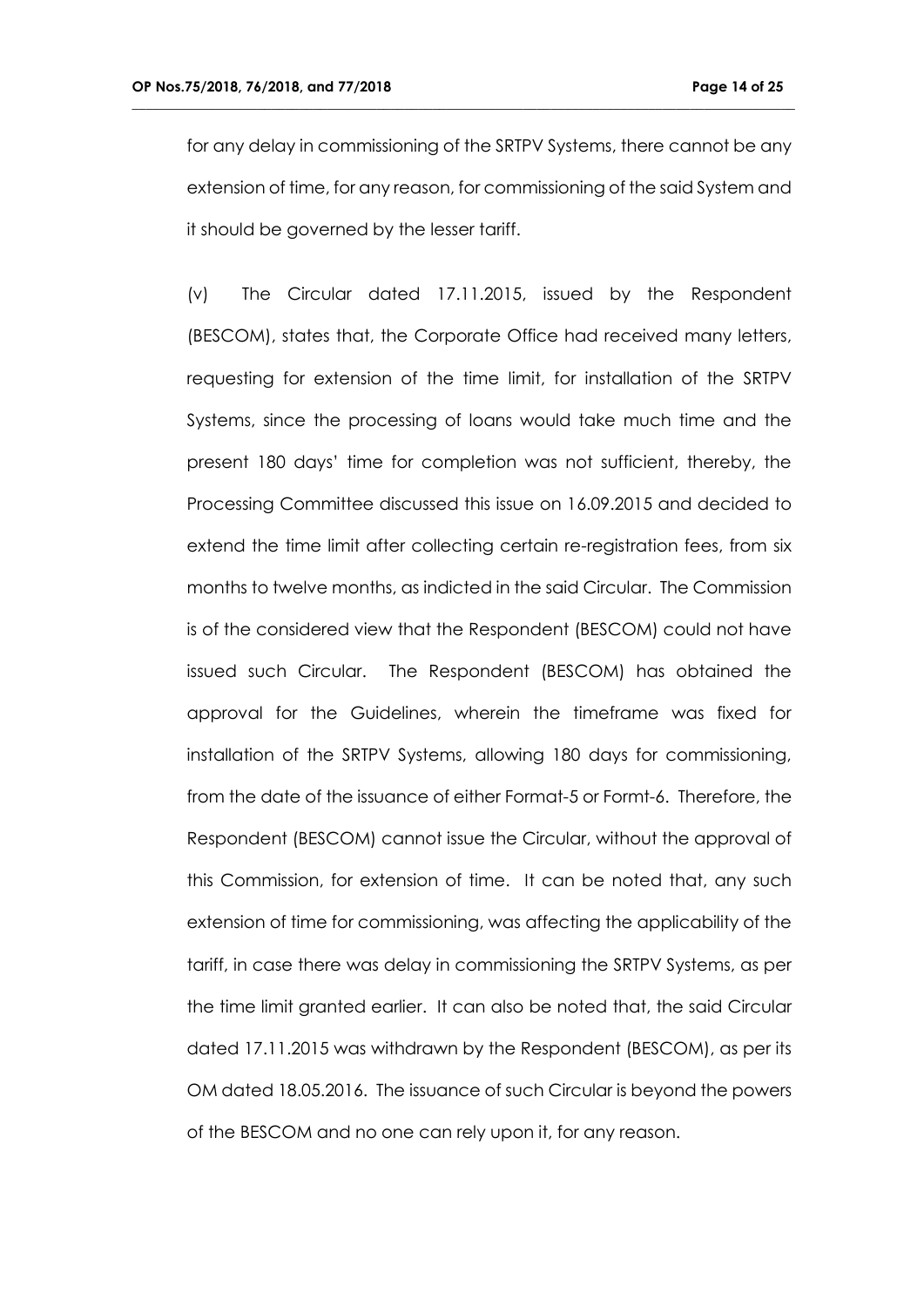(c) For the above reasons, we are of the considered opinion that, achieving the time limit was an essential factor, with regard to the completion of the works of the SRTPV Systems, though such a term was not contained specifically in the PPAs. Therefore, we answer Issue No.(1), in the negative.

- 14) **ISSUE No.(2):** *Whether the works of the SRTPV Systems were completed, or could have been completed, within the stipulated period, for commissioning of the said Systems?*
- (a) The Petitioner has contended that, he has completed the installation works of the SRTPV Systems, well within 180 days from 15.04.2016, the date on which the approval for installing the SRTPV Systems was issued by the EE, BESCOM, Hiriyur. The Respondents (BESCOM) have denied that the Petitioner completed the installation works of the SRTPV Systems, as contended by the Petitioner. Further, they have contended that, the installation works of the SRTPV Systems should have been completed within 180 days from 17.12.2015, the date of execution of the PPAs. The learned counsel for the Respondents (BESCOM) submitted that the issuance of Format-6, i.e., approval for installation of the SRTPV Systems, should be issued, soon after the receipt of the Technical Feasibility Report and before executing the PPA, as stipulated in the Guidelines. Therefore, it is submitted that, issuance of the approval dated 15.04.2016 (ANNEXURE-A-3), for installing the SRTPV Systems, was improper and it should have been earlier to the date of execution of the PPA, i.e., 17.12.2015. Therefore, it is submitted that, as per the Guidelines, the installation works of the SRTPV Systems should have been completed within 180 days, at least, from the date of the PPAs. The submission of the learned counsel for the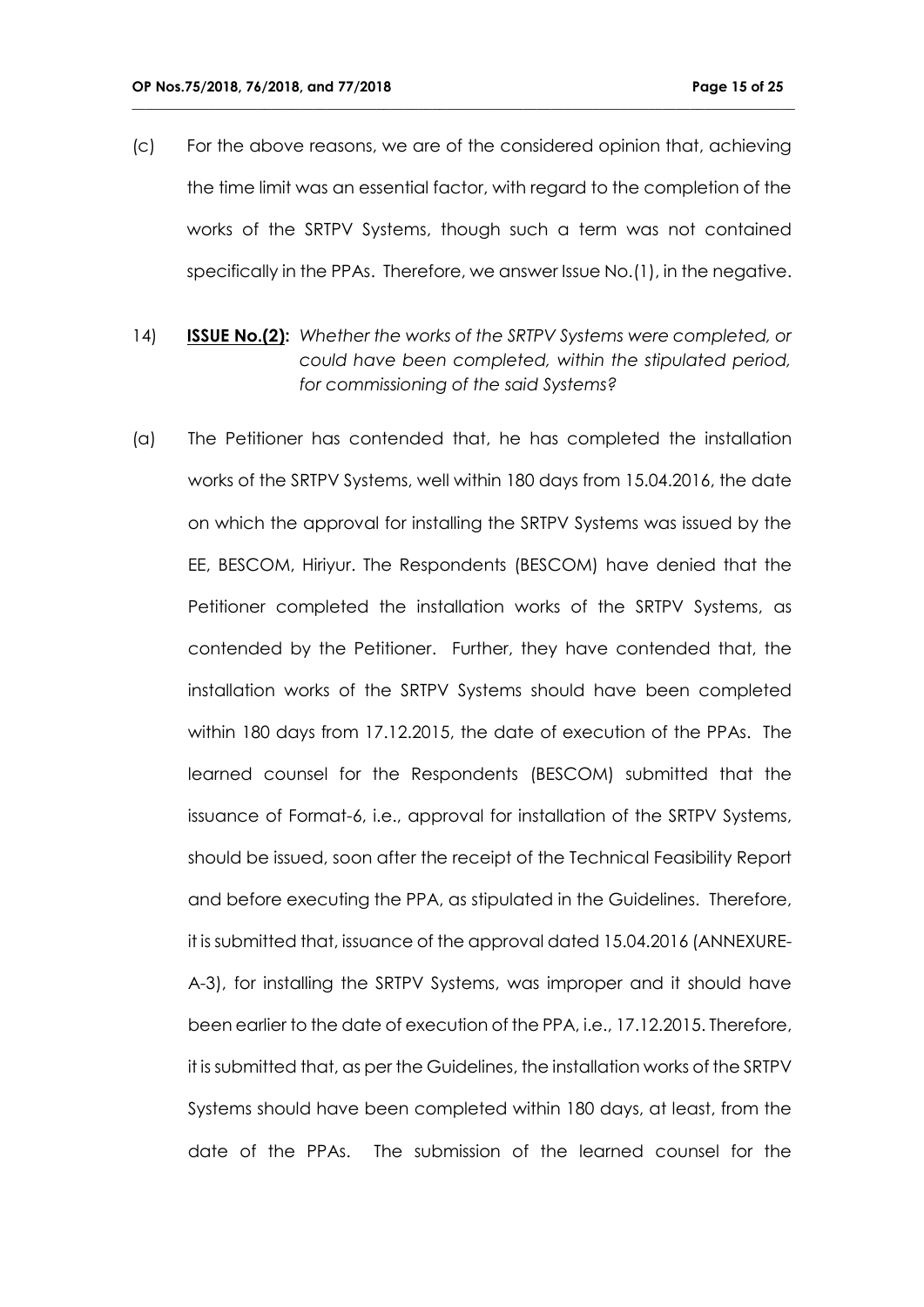Respondents (BESCOM) appears to be correct. The issuance of the approval dated 15.04.2016 (ANNEXURE-A-3) appears to have been created just to help the Petitioner, because there was no reason for the EE, BESCOM, Hiriyur, not to issue approval for installing the SRTPV Systems, soon after obtaining the Technical Feasibility Report, as provided under the Guidelines. Therefore, works of the SRTPV System should have been completed within 180 days from the date of execution of the PPAs. The Petitioner could not have completed the works of the SRTPV Systems, within 180 days from the date of the PPAs, as can be seen from the pleadings.

**\_\_\_\_\_\_\_\_\_\_\_\_\_\_\_\_\_\_\_\_\_\_\_\_\_\_\_\_\_\_\_\_\_\_\_\_\_\_\_\_\_\_\_\_\_\_\_\_\_\_\_\_\_\_\_\_\_\_\_\_\_\_\_\_\_\_\_\_\_\_\_\_\_\_\_\_\_\_\_\_\_\_\_\_\_\_\_\_\_\_\_\_\_\_\_**

(b) Even assuming that, the Petitioner was entitled to 180 days from the date of approval, i.e., from 15.04.2016 (ANNEXURE-A-3), one can say that the Petitioner had not completed the major portion of the installation works of the SRTPV Systems, within that timeframe. He has entered into the Project Development Agreements on 07.05.2016 and the MoUs with the Project Developer TECSO Private Limited, Vadodara-391 110, Gujarat, on 11.05.2016. The Petitioner has stated in the Petitions that, subsequent to the Project Development Agreements, the Project Developer raised the Invoices. The Petitioner has produced copies of the said Invoices along with the Petitions. It is not clarified by the Petitioner, as to on what dates the items indicated in the Invoices were actually delivered at the work spot, and as to when they were installed. As on the date of inspection by the Respondent (BESCOM)'s officials on 24.08.2016, 25.08.2016 & 28.05.2017, the installation works of the SRTPV Systems had not yet commenced. In the Rejoinders filed by the Petitioner, he has stated that,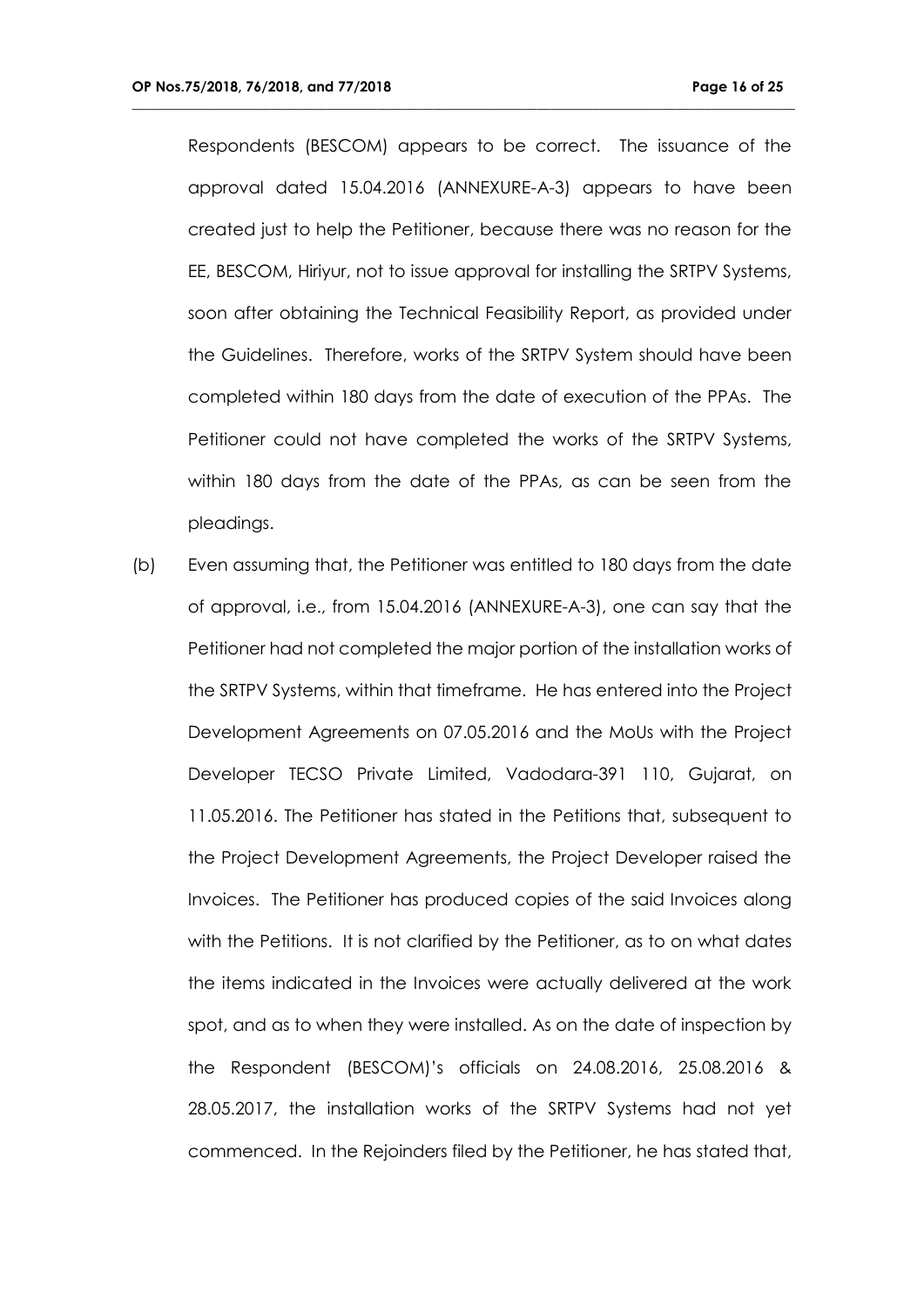as on the date of inspection, the work of Engineering, Procurement and Construction was in progress and there was still about 40 days' time left for completion of the works of the SRTPV Systems. The reply in the Rejoinders does not quantify the works already carried out, or the works to be carried out, as on the date of inspection, in regard to the installation of the SRTPV Systems.

**\_\_\_\_\_\_\_\_\_\_\_\_\_\_\_\_\_\_\_\_\_\_\_\_\_\_\_\_\_\_\_\_\_\_\_\_\_\_\_\_\_\_\_\_\_\_\_\_\_\_\_\_\_\_\_\_\_\_\_\_\_\_\_\_\_\_\_\_\_\_\_\_\_\_\_\_\_\_\_\_\_\_\_\_\_\_\_\_\_\_\_\_\_\_\_**

(c) The Format-6, viz., approval for installing the SRTPV System, narrates the different items of works to be carried out by the Applicant. The Format-7, viz., Work Completion Report, requires the mentioning of the actual completion of the different items of works. The final step, after the Work Completion Report, is the inspection of the SRTPV System by the AEE of the Respondent (BESCOM) or the Electrical Inspectorate, as the case may be. In the present cases, though the PPAs were cancelled on 08.09.2016, the Petitioner obtained Interim Orders of Stay in the Writ Petition on 27.09.2016, as noted earlier, staying the operation of the cancellation of the PPAs and directing the continuation of the PPAs. Subsequently, again, the PPAs were cancelled on 29.05.2017. Therefore, one can say that, except for nearly three weeks, the PPAs were in force, from 17.12.2015 to 29.05.2017, but the Petitioner had not completed the installation works of the SRTPV Systems and had not filed the Work Completion Reports, during this period. Considerable portion of the works towards commissioning of the SRTPV Systems were taken up in the months of November and December, 2017, to take shelter under the Order dated 07.11.2017, passed by this Commission.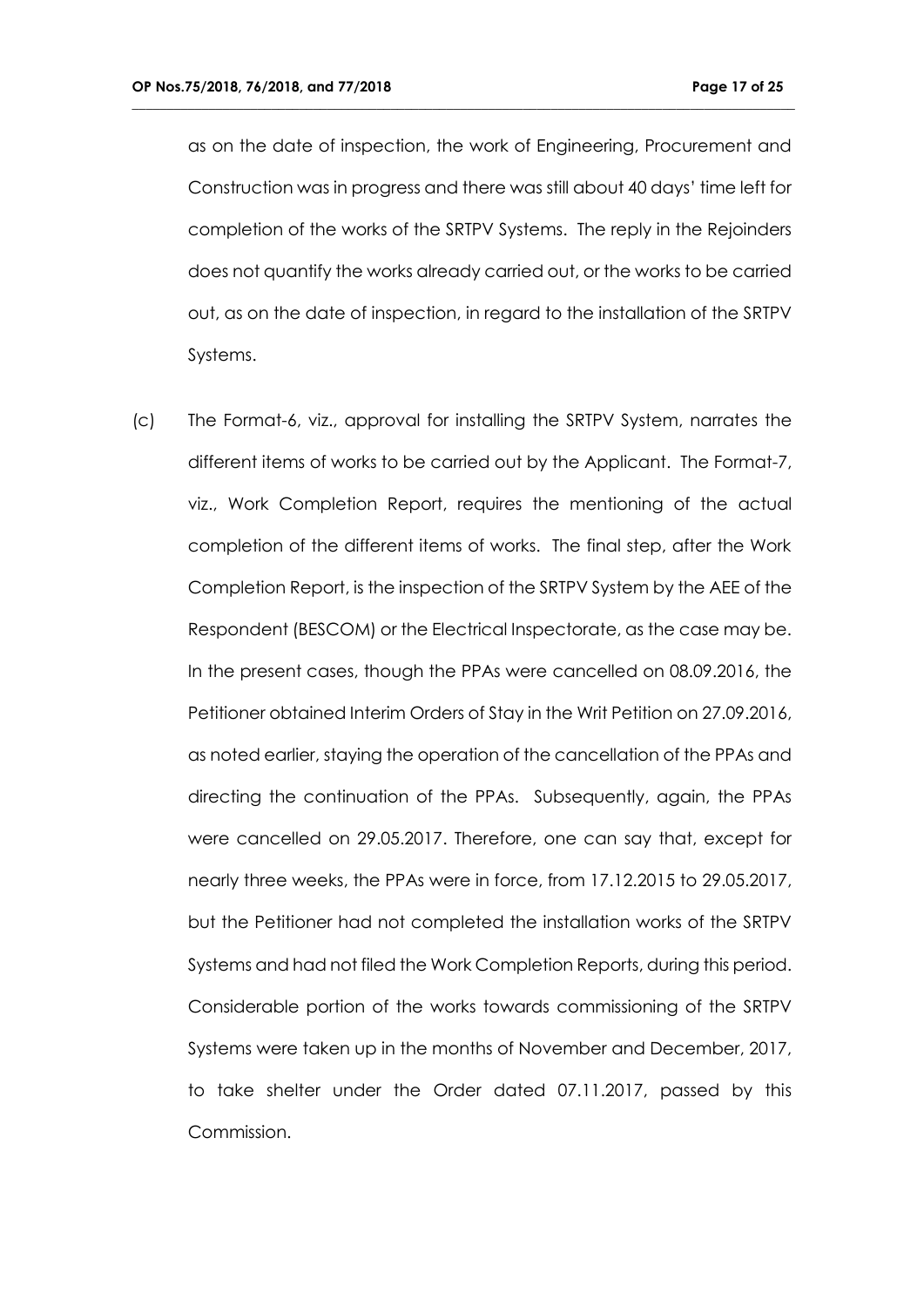(d) For the above reasons, we hold that, the Petitioner had not completed the installation works of the SRTPV Systems, within the stipulated period, for commissioning of the said Systems. Therefore, we answer Issue No.(2), in the negative.

- 15) **ISSUE No.(3):** *Whether the Respondents have made out sufficient grounds for cancellation of the PPAs dated 17.12.2015, executed by the Petitioner?*
- (a) The Solar Policy, as well as the Guidelines issued, would make it compulsory that the SRTPV Systems should be installed on the roof tops of the existing buildings only. Therefore, if an applicant falsely represents the sufficiency of the roof top area for installing any particular capacity of the SRTPV System, the PPA of such applicant can be cancelled, for such fraudulent misrepresentation. The reasons may be stated thus: The Capital Cost for installation of the SRTPV System was reducing considerably, form year-to-year. Subsequent to passing of the Generic Tariff Order dated 10.10.2013, determining the tariff of Rs.9.56 per unit, this Commission issued a Discussion Paper on 16.11.2015, proposing reduction of the tariff of the SRTPV Systems and also limiting the capacity of the SRTPV System to the sanctioned load of the consumer concerned. In the earlier Order dated 10.10.2013, a consumer was allowed to install the SRTPV System upto one MW capacity, irrespective of the sanctioned load, provided he had got sufficient area of the existing roof top. The Government of Karnataka had also issued the Government Order bearing No.EN70 VSC 2015, dated 28.03.2016, directing the Electricity Supply Companies (ESCOMs) to enter into PPAs, henceforth, in regard to the SRTPV Systems, limiting the capacity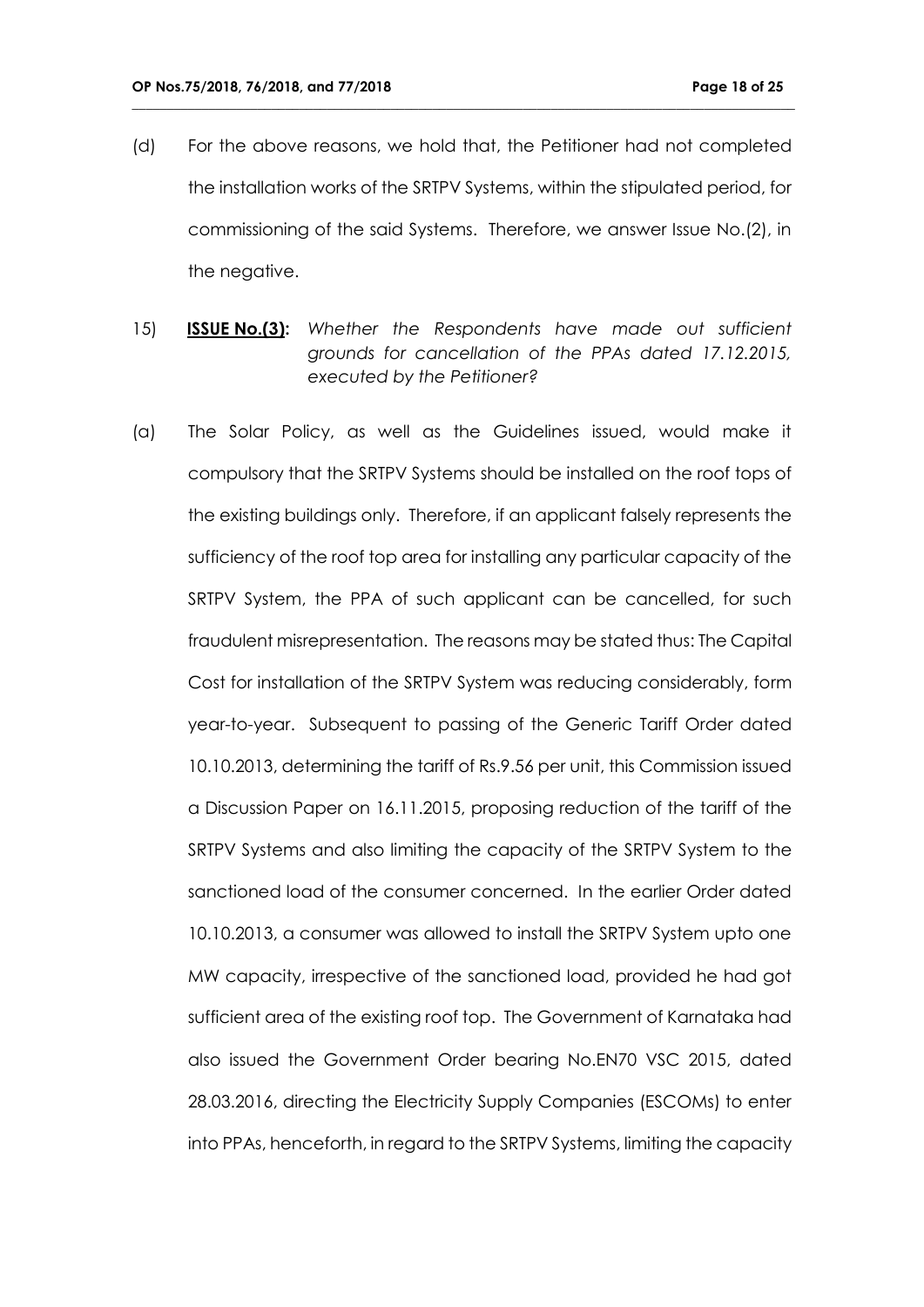of the System to the sanctioned load of the consumer. As already noted, under the Generic Tariff Order dated 02.05.2016, the tariff was reduced to Rs.5.20 per unit, for the SRTPV Systems with capacity between 500 KW and one MW, and allowed the capacity of the SRTPV Systems, limiting to the sanctioned load of the consumer. In the subsequent Generic Tariff Order dated 18.05.2018, which came into force from 01.04.2018, the generic tariff was reduced to Rs.3.56 per unit. Therefore, if an applicant had falsely represented the area of an existing roof top, while entering into a PPA, as per the tariff determined under the Generic Tariff Order dated 10.10.2013, his representation amounted to a fraudulent representation, which could lead to cancellation of the PPA. In the present cases, the PPAs were entered into, subsequent to the issuance of the Discussion Paper on 16.11.2015. Therefore, one can infer that the PPA holder would be aware of the fact that, in the coming days, there would be reduction of tariff as well as the installed capacity of the SRTPV System.

**\_\_\_\_\_\_\_\_\_\_\_\_\_\_\_\_\_\_\_\_\_\_\_\_\_\_\_\_\_\_\_\_\_\_\_\_\_\_\_\_\_\_\_\_\_\_\_\_\_\_\_\_\_\_\_\_\_\_\_\_\_\_\_\_\_\_\_\_\_\_\_\_\_\_\_\_\_\_\_\_\_\_\_\_\_\_\_\_\_\_\_\_\_\_\_**

(b) The creation of any false document, with an intent to defeat the rights of the Respondents (BESCOM) during the course of installing the SRTPV System, can also be treated as a ground for cancellation of the PPA. In the present cases, the Format-6 must have been issued prior to the execution of the PPAs. It may be noted that, the Petitioner has entered into the Project Development Agreements on 07.05.2016 and the MoUs with the Developer on 11.05.2016. Admittedly, there was no progress in the works of installation of the SRTPV Systems, till the MoUs were entered into. By this time, almost five months had elapsed, out of the eligible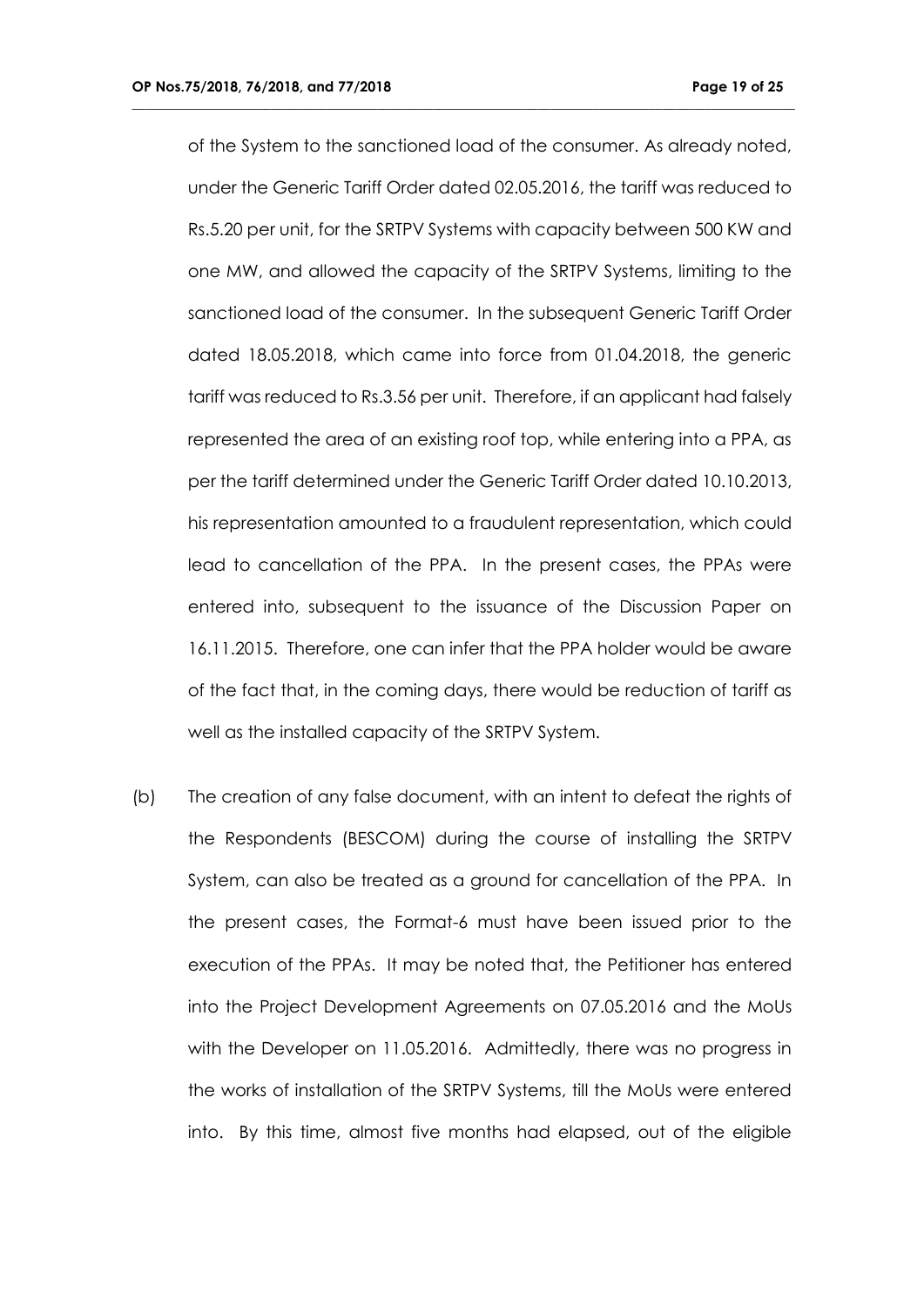period of six months, for installing the SRTPV Systems, and in the remaining one month, the Petitioner could not have completed the works of the SRTPV Systems. This must be the reason for the Petitioner to fraudulently obtain the approval dated 15.04.2016, for installing the SRTPV systems, by illegal means. Such an illegal act of an official of the Respondents (BESCOM), is not binding on the BESCOM.

**\_\_\_\_\_\_\_\_\_\_\_\_\_\_\_\_\_\_\_\_\_\_\_\_\_\_\_\_\_\_\_\_\_\_\_\_\_\_\_\_\_\_\_\_\_\_\_\_\_\_\_\_\_\_\_\_\_\_\_\_\_\_\_\_\_\_\_\_\_\_\_\_\_\_\_\_\_\_\_\_\_\_\_\_\_\_\_\_\_\_\_\_\_\_\_**

(c) The Commission notes that even in the absence of a pleading by the respondents in this regard, the Commission is entitled to rely on the above stated, taint of illegality to hold that the PPAs executed by the Petitioners are liable for cancellation. The Hon'ble Supreme Court of India in the case of Smt. Surasaibalini Debi vs Phanindra Mohan Majumdar decided on 27.10.1964 [1965 AIR 1364, 1965 SCR (1) 861] while dealing with the similar question has held as follows:

> "*Where a contract or transaction ex facie is illegal there need be no pleading of the parties raising the issue of illegality and the Court is bound to take judicial notice of the nature of the contract or transaction and mould its relief according to the circumstances. …………… Even where the contract is not ex facie legal "if the facts given in evidence clearly disclose the illegality the Court is bound to take notice of this fact even if not pleaded by the defendant" [Per Lindley L.J. in Scott v. Brown [1892] 2 Q.B. 724 at 729".*

 For this reason alone, the PPAs, executed by the Petitioners, are liable for cancellation.

(d) Now, we shall consider below, whether in the present cases, the Petitioner had misrepresented the area of the roof top available for installing the one MW capacity SRTPV Systems: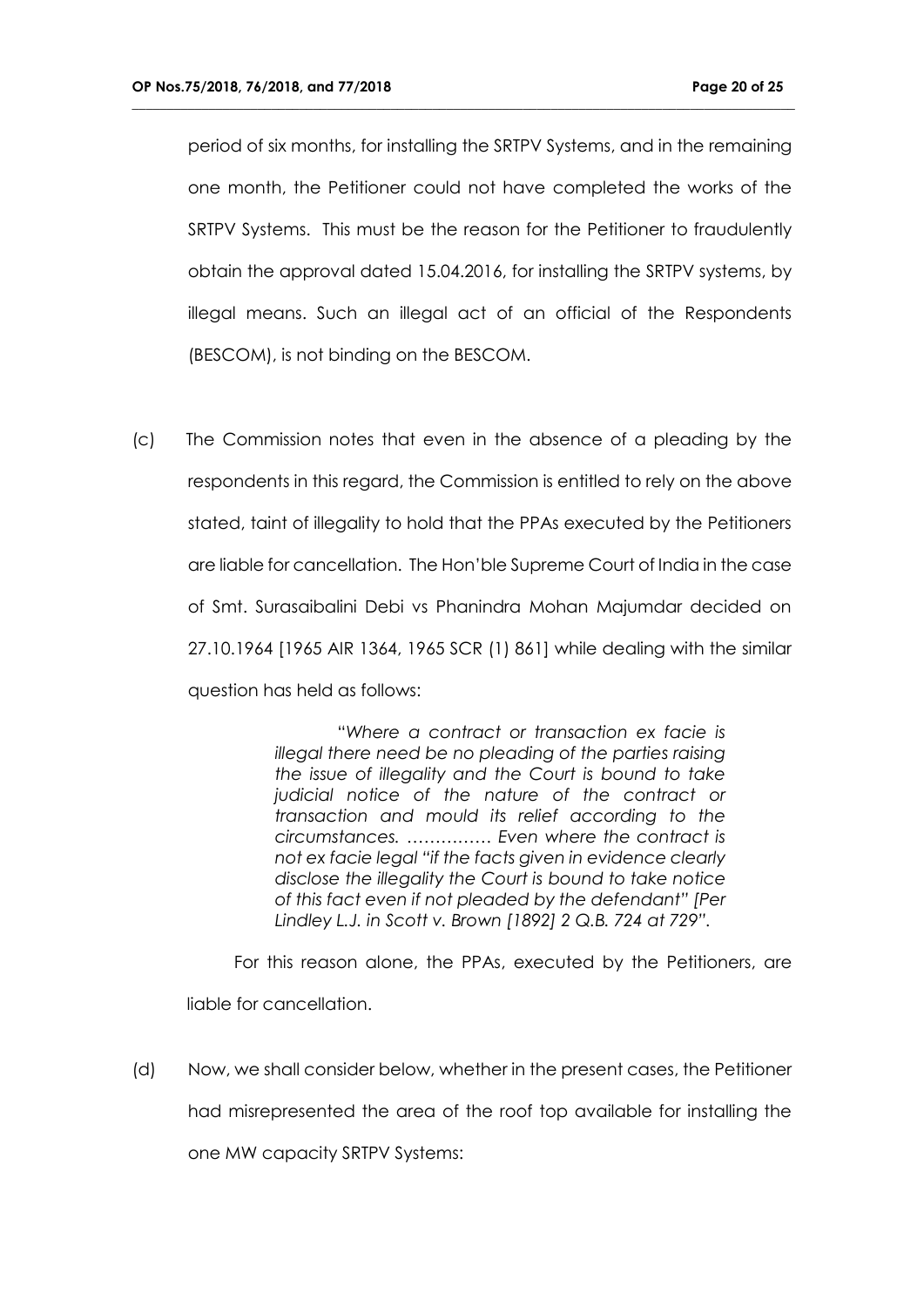The Respondent (BESCOM) has contended in all the three cases that, large portions of the structures were constructed, for the first time for installing the solar panels. It is also contended that the petitioner in all the three cases has violated the norms stipulated in the clarification/letter dated 17.08.2016 issued by the Government, explaining the requirement of the existing roof tops for installing SRTPV systems. The summary of the Inspection Report is produced by the Respondent at ANNEXURE-R2 in all cases. Copies of the Sketches and Photographs (Annexure R-5) of the pole mounted structures newly constructed, are also produced by the Respondent. In the Rejoinder, the Petitioner has not denied the veracity of the Photographs produced by the Respondent (BESCOM), though he has contended that he did not construct any new structure in addition to his existing poultry farms. The petitioner has produced copy of the sketch of the premises at Annexure A-12 in all the cases. He has also produced the photographs of the premises alongwith Memo filed on 27.11.2018. As can be seen from the sketches and photographs produced by the Respondent (Annexure R-5), it can be easily identified that new pole mounted structures were put up and such new structures formed a considerable portion of the premises on which SRTPV systems, were intended to be installed. Some of the photographs produced by the petitioner also suggest that certain pole mounted structures were newly put up. It was for the petitioner to produce cogent evidence to establish that sufficient space of existing roof tops was available for installing SRTPV systems as claimed by him. He has not produced the proper evidence to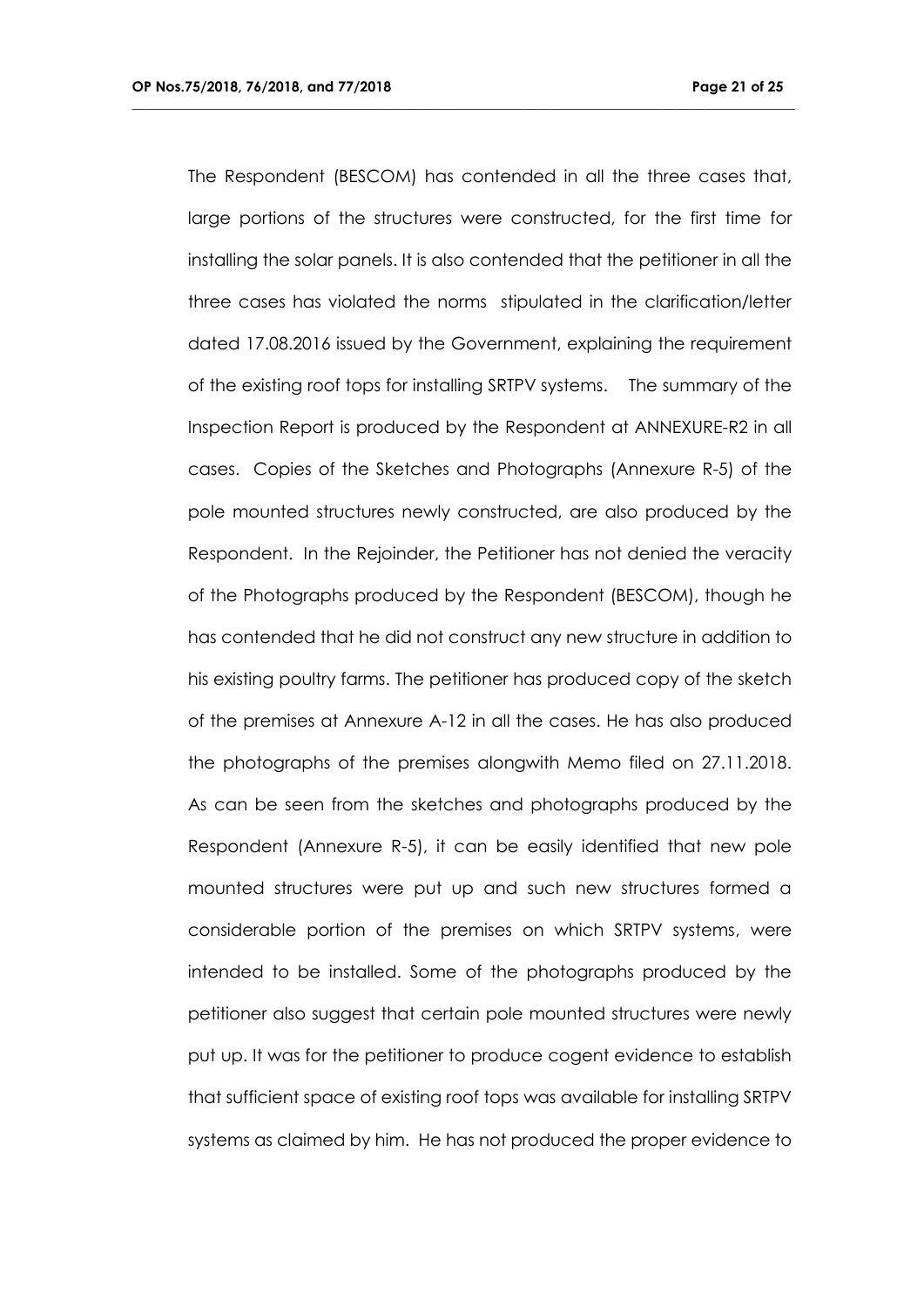establish that sufficient area of roof tops was available at the time of making the application for installing the SRTPV systems. The petitioner has not challenged the cancellation of the PPAs as per Order dated 29.5.2017 passed by EE, BESCOM, Hiriyur and on the other hand, requested for synchronizing the projects in his letter dated 22.11.2017 (Annexure A-21) and other letters. This would show that the petitioner has accepted the cancellation of PPAs as per the Order dated 29.5.2017 of EE, BESCOM, Hiriyur. This would also suggest that there was newly constructed pole mounted structures which must have compelled the petitioner to accept the cancellation of PPAs.

- (e) From the above facts, it is made out that sufficient area of roof tops was not available at the time of filing the applications requesting for installation of SRTPV systems but the petitioner had misrepresented the available area of roof tops. Hence, sufficient grounds are made out for cancellation of the PPAs.
- (f) For the above reasons, we answer Issue No.(3), in the affirmative.
- 16) **ISSUE No.(4):** Whether the Petitioners are entitled for any relief(s)? If so, to what relief(s)?
- (a) This Commission has passed the Order bearing No.KERC/S/F-31/Vol-382/1285, dated 07.11.2017, "*In the matter of: Tariff Order for SRTPV Plants violating the norms specified for implementation of the SRTPV Plants.*" The reasons for passing this Order are stated in Paragraphs-5 and 6 of the recitals of the said Order, as follows: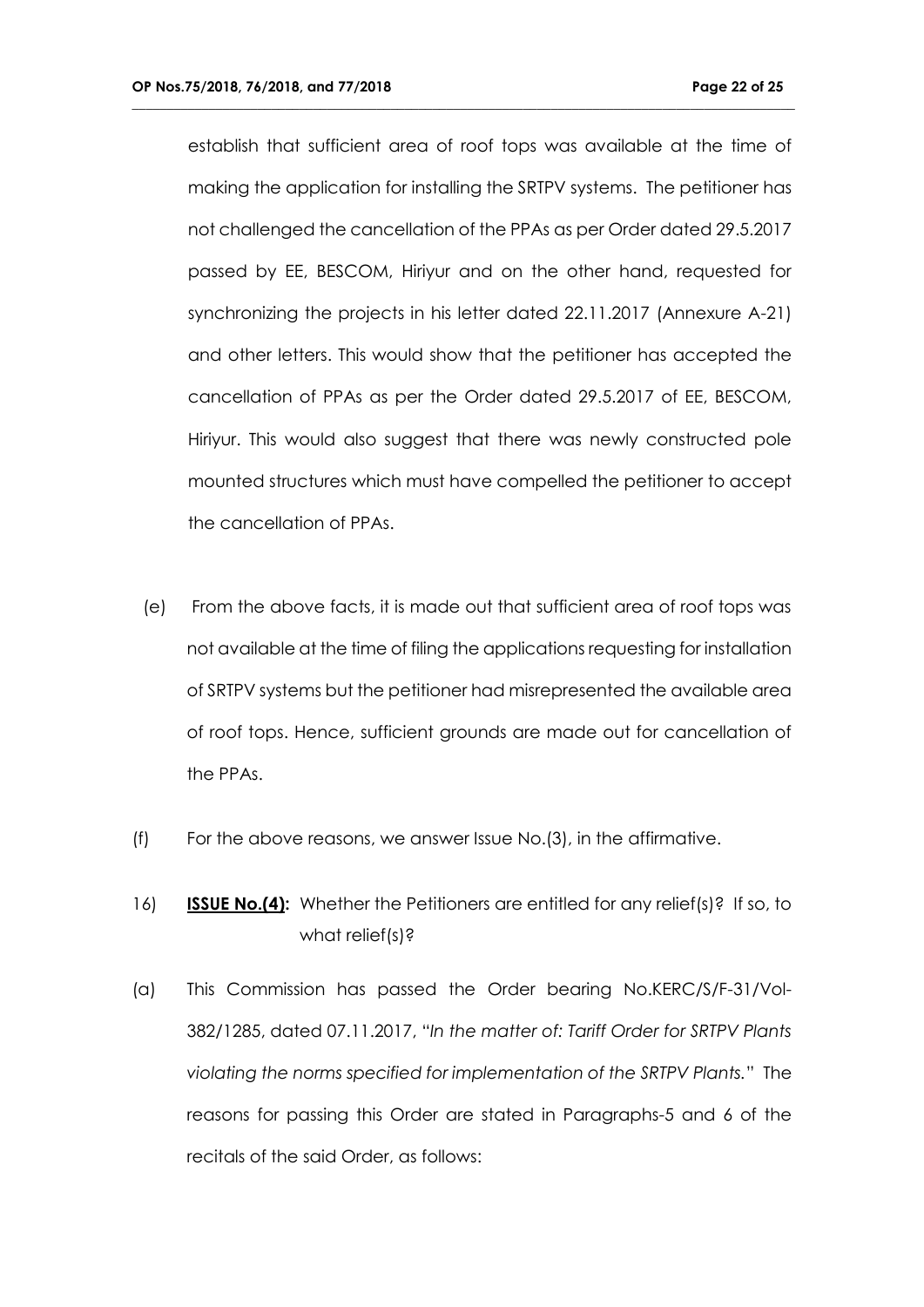*"5. In the meanwhile, it was brought to the notice of the Commission that a huge number of PPAs, execute in respect of the SRTPV Projects have been terminated or in the process of being terminated for reasons like not commissioned within stipulate time, extension of the roof area of the existing building in violation of the terms of the PPA/sanction order or the roof on which the SRTPV plant is installed is not a building, as specified by the State Government, etc. It was also brought to the notice of the Commission that such consumers have come forward to commission the SRTPV plants at the rates different from that agreed in the PPAs.*

**\_\_\_\_\_\_\_\_\_\_\_\_\_\_\_\_\_\_\_\_\_\_\_\_\_\_\_\_\_\_\_\_\_\_\_\_\_\_\_\_\_\_\_\_\_\_\_\_\_\_\_\_\_\_\_\_\_\_\_\_\_\_\_\_\_\_\_\_\_\_\_\_\_\_\_\_\_\_\_\_\_\_\_\_\_\_\_\_\_\_\_\_\_\_\_**

*6. The Commission notes that the commissioning of the affected SRTPV plants, involving large investments by respective consumers would be in the larger public interest. These SRTPV plants not being commissioned within the stipulated time cannot, however, now be made eligible for the tariff fixed under the relevant Order of the Commission, though the limit on installed capacity could be made as applicable under the relevant Order."*

(b) The relevant operative portions of the said Order, stated at Paragraphs-

a. to d. thereof, are as follows:

- *"a. A consumer having executed a PPA with any ESCOM in respect of his/her proposed SRTPV plant in terms of the Commission's Order dated 10.10.2013 but, having such a PPA cancelled for the delay in commissioning of the Project within the stipulated period, shall be allowed to commission the Project and shall be entitled for the revised tariff, as in the Commission's Order dated 02.05.2016 subject to he/she entering into a fresh PPA and commissioning the Project on or before 31.12.2017.*
- *b. A consumer having executed a PPA with any ESCOM, in respect of his/her proposed SRTPV plant in terms of the Commission's Order dated 02.05.2016, but having such PPA cancelled for delay in commissioning of the Project within the stipulated time period, shall be allowed to commission the Project at the tariff of Rs.3.57 per unit being the notified APPC FY18 for the*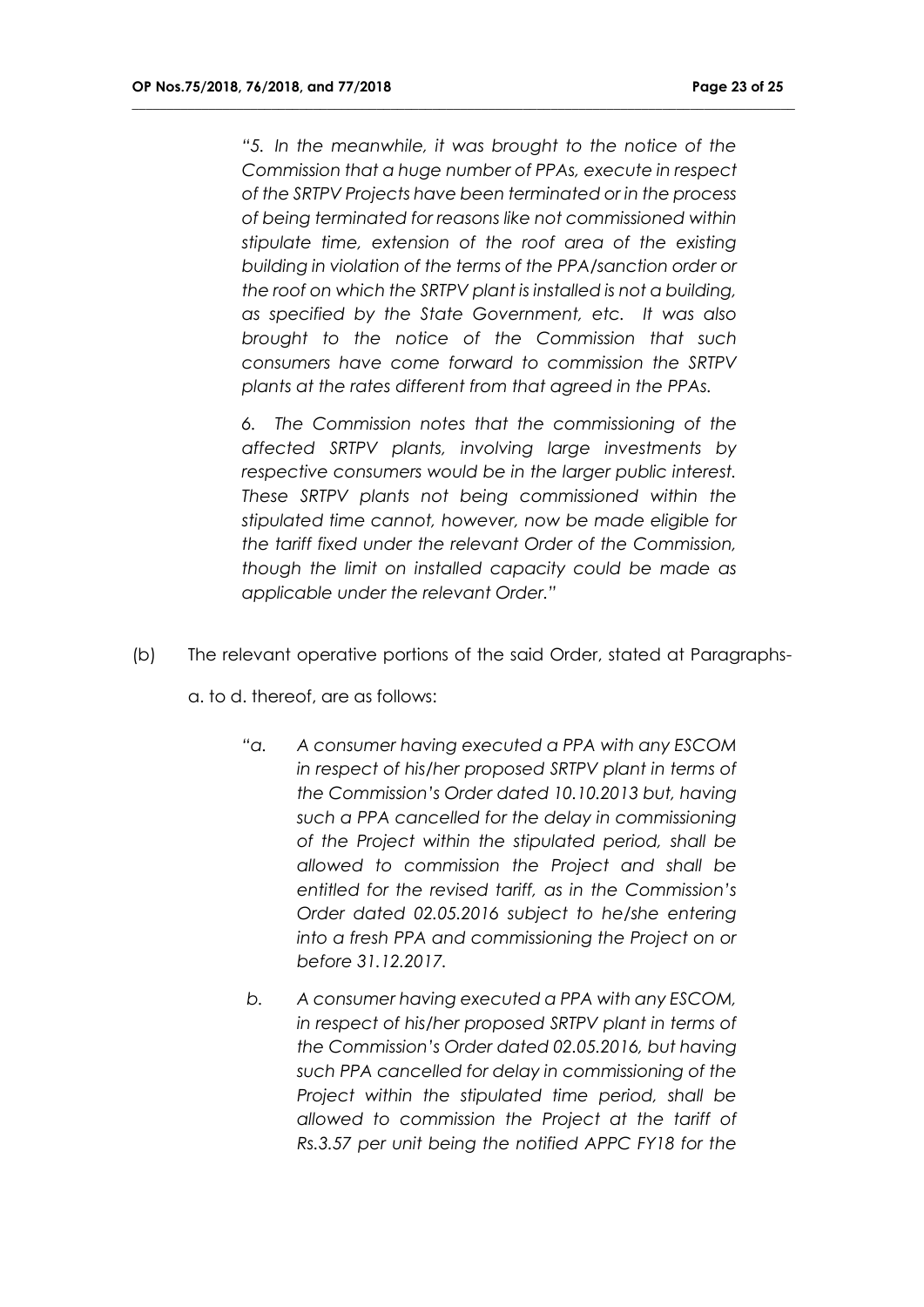*term of the PPA, subject to he/she entering into a fresh PPA and commissioning the Project on or before 31.12.2017.*

- *c. A consumer having executed PPA with any ESCOM in respect of his/her proposed SRTPV plant in terms of the Commission's Order dated 10.10.2013 or 02.05.2016 but, having such a PPA cancelled for reasons other than non-commissioning of the plant within the stipulated period shall have the option to commission the SRTPV plant with the capacity as in the original PPA and shall be entitled to a tariff of Rs.3.57 per unit, being the notified APPC for FY18 for the term of the PPA, subject to he/she entering into a fresh PPA and commissioning the Project on or before 31.12.2017.*
- *d. In respect of the plants, in all above cases, all the technical and operational conditions/specifications shall be applicable, as per the relevant Orders, Regulations and the Code."*
- (c) In all the above Petitions, it was found that, the PPAs were cancelled, not merely for the delay in commissioning of the SRTPV systems, but also for the violations, such as, extension of the structures subsequent to filing of the applications for installing SRTPV systems, in violation of the terms of the PPA/sanction Order, or the roof on which the SRTPV Systems were installed, was not a building, as specified by the Government of Karnataka, etc. These Petitioners had come forward to commission their SRTPV Systems, at the rates as specified in the said Order dated 7.11.2017. In pursuance of the same, the SRTPV Systems were commissioned. It is found that, these SRTPV Systems had violated the terms of the PPAs, as noted above. Therefore, in all these three Petitions, the Petitioner is entitled to a tariff of Rs.3.57 per unit only. As already noted, the Petitioner had already